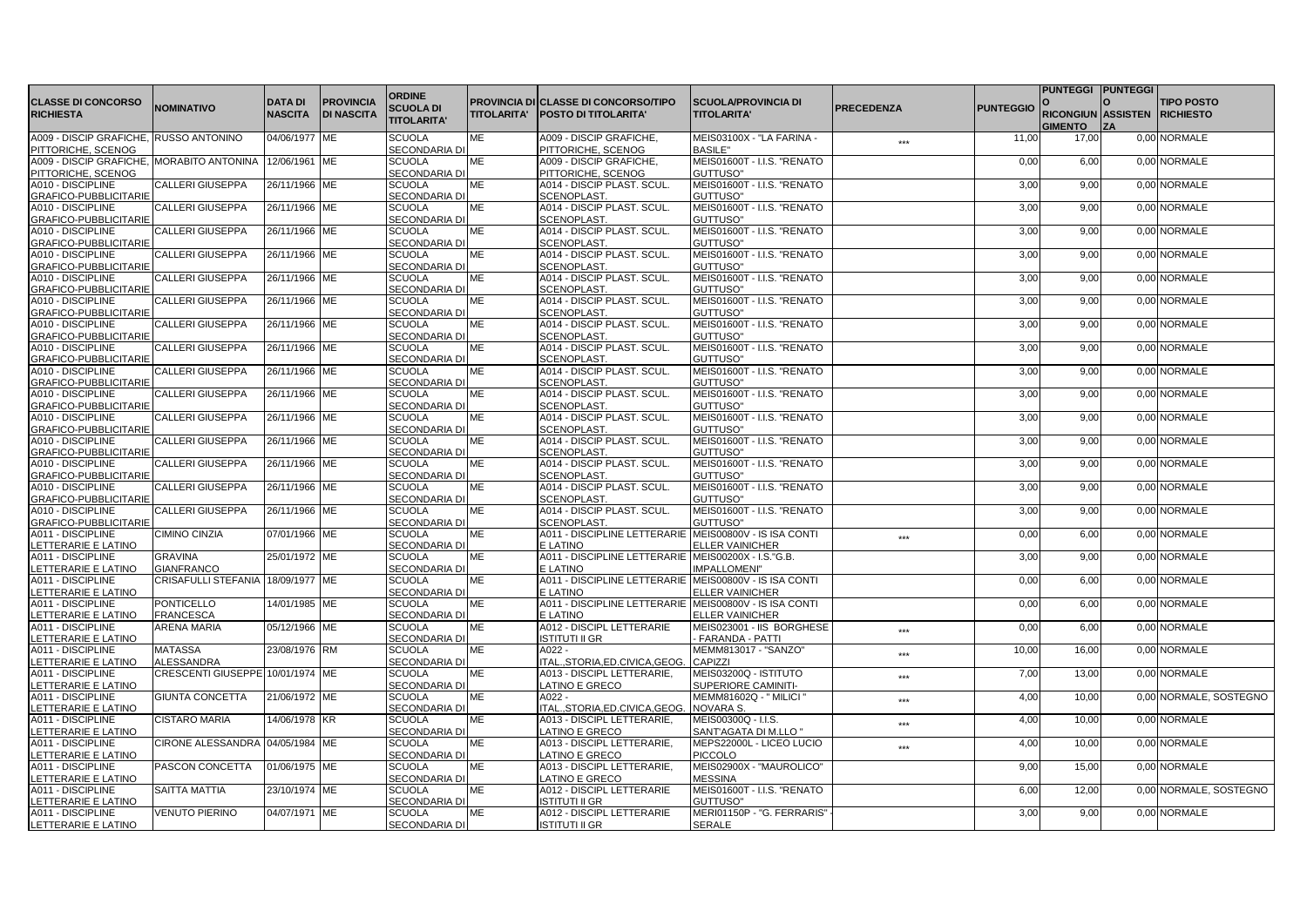| A011 - DISCIPLINE                                        | CARATOZZOLO                      | 24/01/1981 RC  | <b>SCUOLA</b>                         | ME        | A013 - DISCIPL LETTERARIE,                            | MEIS001004 - I.S.MISTRETTA                        |       | 0,00  | 6,00  | 0,00 NORMALE           |
|----------------------------------------------------------|----------------------------------|----------------|---------------------------------------|-----------|-------------------------------------------------------|---------------------------------------------------|-------|-------|-------|------------------------|
| LETTERARIE E LATINO                                      | <b>ANTONINO</b>                  |                | SECONDARIA DI                         |           | <b>ATINO E GRECO</b>                                  | <b>MANZONI</b>                                    |       |       |       |                        |
| A012 - DISCIPL                                           | ARENA MARIA                      | 05/12/1966 ME  | <b>SCUOLA</b>                         | МE        | A012 - DISCIPL LETTERARIE                             | MEIS023001 - IIS BORGHESE                         | $***$ | 0,00  | 6,00  | 0,00 NORMALE           |
| LETTERARIE ISTITUTI II                                   |                                  |                | <b>SECONDARIA DI</b>                  |           | <b>ISTITUTI II GR</b>                                 | <b>FARANDA - PATTI</b>                            |       |       |       |                        |
| A012 - DISCIPL                                           | <b>ARMELI IAPICHINO</b>          | 09/03/1975 ME  | <b>SCUOLA</b>                         | МE        | A012 - DISCIPL LETTERARIE                             | MEIS03300G - I.I.S.S.                             | ***   | 0,00  | 6,00  | 0.00 NORMALE           |
| LETTERARIE ISTITUTI II                                   | LUCIANO                          |                | <b>SECONDARIA DI</b>                  |           | <b>ISTITUTI II GR</b>                                 | "PUGLIATTI " TAORMINA                             |       |       |       |                        |
| A012 - DISCIPL                                           | <b>IRRERA ROBERTA</b>            | 15/11/1979 ME  | <b>SCUOLA</b><br><b>SECONDARIA DI</b> | ME        | A012 - DISCIPL LETTERARIE                             | MERI01103C - SEZIONE                              | ***   | 7,00  | 13,00 | 0,00 NORMALE           |
| LETTERARIE ISTITUTI II<br>A012 - DISCIPL                 | CRISAFULLI SANDRA                | 18/01/1968 ME  | <b>SCUOLA</b>                         | ME        | ISTITUTI II GR<br>A012 - DISCIPL LETTERARIE           | CARCERARIA C/O OPG<br>MEIS023001 - IIS BORGHESE   |       | 0,00  | 6,00  | 0,00 NORMALE           |
| LETTERARIE ISTITUTI II                                   |                                  |                | <b>SECONDARIA DI</b>                  |           | <b>ISTITUTI II GR</b>                                 | <b>FARANDA - PATTI</b>                            | $***$ |       |       |                        |
| A012 - DISCIPL                                           | <b>SAITTA MATTIA</b>             | 23/10/1974 IME | <b>SCUOLA</b>                         | ME        | A012 - DISCIPL LETTERARIE                             | MEIS01600T - I.I.S. "RENATO                       |       | 6,00  | 12,00 | 0,00 NORMALE, SOSTEGNO |
| LETTERARIE ISTITUTI II                                   |                                  |                | <b>SECONDARIA DI</b>                  |           | <b>ISTITUTI II GR</b>                                 | GUTTUSO"                                          |       |       |       |                        |
| A012 - DISCIPL                                           | <b>VENUTO PIERINO</b>            | 04/07/1971 ME  | <b>SCUOLA</b>                         | ME        | <b>A012 - DISCIPL LETTERARIE</b>                      | MERI01150P - "G. FERRARIS"                        |       | 3,00  | 9,00  | 0.00 NORMALE           |
| LETTERARIE ISTITUTI II                                   |                                  |                | <b>SECONDARIA DI</b>                  |           | ISTITUTI II GR                                        | <b>SERALE</b>                                     |       |       |       |                        |
| A012 - DISCIPL                                           | <b>INFERRERA</b>                 | 01/03/1969 GE  | <b>SCUOLA</b>                         | ME        | A012 - DISCIPL LETTERARIE                             | MEIS01600T - I.I.S. "RENATO                       |       | 0,00  | 6,00  | 0.00 NORMALE           |
| LETTERARIE ISTITUTI II                                   | <b>FRANCESCA</b>                 |                | <b>SECONDARIA DI</b>                  |           | ISTITUTI II GR                                        | GUTTUSO"                                          |       |       |       |                        |
| A012 - DISCIPL                                           | <b>GENOVESE MARIA</b>            | 12/11/1974 ME  | <b>SCUOLA</b>                         | ME        | A022 -                                                | MEMM813017 - "SANZO"                              | $***$ | 3,00  | 9,00  | 0,00 NORMALE, SOSTEGNO |
| LETTERARIE ISTITUTI II                                   | LUISA                            |                | <b>SECONDARIA DI</b>                  |           | ITALSTORIA.ED.CIVICA.GEOG.                            | <b>CAPIZZI</b>                                    |       |       |       |                        |
| A012 - DISCIPL                                           | <b>MATASSA</b>                   | 23/08/1976 RM  | <b>SCUOLA</b>                         | МE        | A022 -                                                | MEMM813017 - "SANZO"                              | ***   | 10,00 | 16,00 | 0,00 NORMALE           |
| LETTERARIE ISTITUTI II                                   | <b>ALESSANDRA</b>                |                | <b>SECONDARIA DI</b>                  |           | ITAL., STORIA, ED. CIVICA, GEOG                       | CAPIZZI                                           |       |       |       |                        |
| A012 - DISCIPL                                           | CHILLEMI CONCETTA                | 21/05/1978 ME  | <b>SCUOLA</b>                         | ME        | A022 -                                                | MEMM813017 - "SANZO"                              | ***   | 8,00  | 14,00 | 0,00 NORMALE, SOSTEGNO |
| LETTERARIE ISTITUTI II                                   |                                  |                | <b>SECONDARIA DI</b>                  |           | ITAL., STORIA, ED. CIVICA, GEOG.                      | <b>CAPIZZI</b>                                    |       |       |       |                        |
| A012 - DISCIPL                                           | <b>ANASTASI DANIELA</b>          | 07/04/1976 ME  | <b>SCUOLA</b>                         | <b>ME</b> | A022 -                                                | MEMM814024 - " DON MILANI                         | ***   | 7,00  | 13,00 | 0,00 NORMALE, SOSTEGNO |
| LETTERARIE ISTITUTI II                                   |                                  |                | <b>SECONDARIA DI</b>                  |           | ITALSTORIA.ED.CIVICA.GEOG.                            | TUSA                                              |       |       |       |                        |
| A012 - DISCIPL                                           | <b>GIUNTA CONCETTA</b>           | 21/06/1972 ME  | <b>SCUOLA</b>                         | МE        | $A022 -$                                              | MEMM81602Q - " MILICI '                           | ***   | 4,00  | 10,00 | 0,00 NORMALE, SOSTEGNO |
| LETTERARIE ISTITUTI II                                   |                                  |                | <b>SECONDARIA DI</b>                  |           | ITALSTORIA.ED.CIVICA.GEOG                             | <b>NOVARA S</b>                                   |       |       |       |                        |
| A012 - DISCIPL<br>ETTERARIE ISTITUTI II                  | CIRONE ALESSANDRA                | 04/05/1984 ME  | <b>SCUOLA</b><br><b>SECONDARIA DI</b> | МE        | A013 - DISCIPL LETTERARIE,<br>LATINO E GRECO          | MEPS22000L - LICEO LUCIO<br><b>PICCOLO</b>        | ***   | 4,00  | 10,00 | 0,00 NORMALE           |
| A012 - DISCIPL                                           | <b>MALLUMACI PAOLO</b>           | 28/04/1966 ME  | <b>SCUOLA</b>                         | <b>ME</b> | A022 -                                                | MEMM81702G - VULCANO                              |       | 3,00  | 9,00  | 0.00 NORMALE           |
| LETTERARIE ISTITUTI II                                   | CARMELO G.                       |                | SECONDARIA DI                         |           | ITAL., STORIA, ED. CIVICA, GEOG.                      |                                                   |       |       |       |                        |
| A012 - DISCIPL                                           | <b>BONARRIGO ANNA</b>            | 06/04/1972 ME  | <b>SCUOLA</b>                         | МE        | EH - SOST, MINORATI                                   | MEMM834018 - "E. MANCARI"                         |       | 3,00  | 9,00  | 0,00 NORMALE, SOSTEGNO |
| LETTERARIE ISTITUTI II                                   |                                  |                | <b>SECONDARIA DI</b>                  |           | <b>PSICOFISICI</b>                                    |                                                   |       |       |       |                        |
| A012 - DISCIPL                                           | <b>NATOLI ANGELA</b>             | 20/05/1951 ME  | <b>SCUOLA</b>                         | МE        | A022 -                                                | MEMM877016 - " PLUVIO "                           |       | 0,00  | 6,00  | 0,00 NORMALE           |
| ETTERARIE ISTITUTI II                                    |                                  |                | <b>SECONDARIA DI</b>                  |           | ITAL., STORIA, ED. CIVICA, GEOG.                      | <b>TORRENOVA</b>                                  |       |       |       |                        |
| A012 - DISCIPL                                           | <b>FOTI CUZZOLA</b>              | 09/11/1976 IME | <b>SCUOLA</b>                         | <b>ME</b> | $A022 -$                                              | MEMM814024 - " DON MILANI                         |       | 0,00  | 6.00  | 0.00 NORMALE           |
| LETTERARIE ISTITUTI II                                   | LUCIANA                          |                | SECONDARIA DI                         |           | ITAL., STORIA, ED. CIVICA, GEOG.                      | TUSA                                              |       |       |       |                        |
| A013 - DISCIPL                                           | CRESCENTI GIUSEPPE 10/01/1974 ME |                | <b>SCUOLA</b>                         | ME        | A013 - DISCIPL LETTERARIE.                            | MEIS03200Q - ISTITUTO                             | ***   | 7,00  | 13,00 | 0.00 NORMALE           |
| LETTERARIE, LATINO E                                     |                                  |                | SECONDARIA DI                         |           | LATINO E GRECO                                        | SUPERIORE CAMINITI-                               |       |       |       |                        |
| A013 - DISCIPL                                           | MENTO MARIA CARLA 03/05/1976 ME  |                | <b>SCUOLA</b>                         | ME        | A013 - DISCIPL LETTERARIE,                            | MEPC060006 - LICEO                                | ***   | 7,00  | 13,00 | 0,00 NORMALE           |
| LETTERARIE, LATINO E                                     |                                  |                | <b>SECONDARIA DI</b>                  |           | LATINO E GRECO                                        | <b>VITTORIO EMANUELE III</b>                      |       |       |       |                        |
| A013 - DISCIPL                                           | <b>CISTARO MARIA</b>             | 14/06/1978 KR  | <b>SCUOLA</b>                         | ME        | A013 - DISCIPL LETTERARIE,                            | MEIS00300Q - I.I.S.                               | ***   | 4,00  | 10,00 | 0,00 NORMALE           |
| LETTERARIE. LATINO E<br>A013 - DISCIPL                   | CIRONE ALESSANDRA 04/05/1984 ME  |                | <b>SECONDARIA DI</b><br><b>SCUOLA</b> | ME        | <b>ATINO E GRECO</b><br>A013 - DISCIPL LETTERARIE.    | SANT'AGATA DI M.LLO "<br>MEPS22000L - LICEO LUCIO |       |       |       | 0.00 NORMALE           |
|                                                          |                                  |                |                                       |           |                                                       |                                                   | ***   | 4,00  | 10,00 |                        |
| LETTERARIE, LATINO E<br>A013 - DISCIPL                   | PASCON CONCETTA                  | 01/06/1975 ME  | SECONDARIA DI<br><b>SCUOLA</b>        | ME        | LATINO E GRECO<br>A013 - DISCIPL LETTERARIE,          | <b>PICCOLO</b><br>MEIS02900X - "MAUROLICO"        |       | 9,00  | 15,00 | 0,00 NORMALE           |
| LETTERARIE, LATINO E                                     |                                  |                | <b>SECONDARIA DI</b>                  |           | LATINO E GRECO                                        | <b>MESSINA</b>                                    |       |       |       |                        |
| A013 - DISCIPL                                           | CARATOZZOLO                      | 24/01/1981 RC  | <b>SCUOLA</b>                         | ME        | A013 - DISCIPL LETTERARIE,                            | MEIS001004 - I.S.MISTRETTA                        |       | 0,00  | 6,00  | 0,00 NORMALE           |
| LETTERARIE, LATINO E                                     | <b>ANTONINO</b>                  |                | <b>SECONDARIA DI</b>                  |           | LATINO E GRECO                                        | <b>MANZONI</b>                                    |       |       |       |                        |
| A013 - DISCIPL                                           | <b>SAITTA MATTIA</b>             | 23/10/1974 ME  | <b>SCUOLA</b>                         | ME        | A012 - DISCIPL LETTERARIE                             | MEIS01600T - I.I.S. "RENATO                       |       | 6,00  | 12,00 | 0,00 NORMALE, SOSTEGNO |
| LETTERARIE, LATINO E                                     |                                  |                | <b>SECONDARIA DI</b>                  |           | <b>ISTITUTI II GR</b>                                 | GUTTUSO"                                          |       |       |       |                        |
| A013 - DISCIPL                                           | <b>GRAVINA</b>                   | 25/01/1972 ME  | <b>SCUOLA</b>                         | ME        | A011 - DISCIPLINE LETTERARIE   MEIS00200X - I.S."G.B. |                                                   |       | 3,00  | 9,00  | 0.00 NORMALE           |
| LETTERARIE, LATINO E                                     | <b>GIANFRANCO</b>                |                | <b>SECONDARIA DI</b>                  |           | E LATINO                                              | <b>IMPALLOMENI"</b>                               |       |       |       |                        |
| A013 - DISCIPL                                           | <b>MATASSA</b>                   | 23/08/1976 RM  | <b>SCUOLA</b>                         | <b>ME</b> | A022 -                                                | MEMM813017 - "SANZO"                              | ***   | 10,00 | 16,00 | 0.00 NORMALE           |
| LETTERARIE. LATINO E                                     | <b>ALESSANDRA</b>                |                | <b>SECONDARIA DI</b>                  |           | ITALSTORIA.ED.CIVICA.GEOG.                            | CAPIZZI                                           |       |       |       |                        |
| A013 - DISCIPL                                           | <b>GIUNTA CONCETTA</b>           | 21/06/1972 ME  | <b>SCUOLA</b>                         | МE        | A022 -                                                | MEMM81602Q - " MILICI "                           | $***$ | 4,00  | 10,00 | 0,00 NORMALE, SOSTEGNO |
| LETTERARIE, LATINO E                                     |                                  |                | <b>SECONDARIA DI</b>                  |           | ITAL., STORIA, ED. CIVICA, GEOG                       | <b>NOVARA S</b>                                   |       |       |       |                        |
| A014 - DISCIP PLAST.                                     | <b>CALLERI GIUSEPPA</b>          | 26/11/1966 ME  | <b>SCUOLA</b>                         | ME        | A014 - DISCIP PLAST. SCUL.                            | MEIS01600T - I.I.S. "RENATO                       |       | 3,00  | 9,00  | 0,00 NORMALE           |
| <b>SCUL. SCENOPLAST</b>                                  |                                  |                | <b>SECONDARIA DI</b>                  |           | SCENOPLAST.                                           | GUTTUSO"                                          |       |       |       |                        |
| A017 - DISEG STORIA                                      | <b>CORVITTO MARIA</b>            | 06/10/1963 TO  | <b>SCUOLA</b>                         | <b>ME</b> | A017 - DISEG STORIA ARTE<br>ISTITUTI II GR            | MEIS03200Q - ISTITUTO                             | ***   | 0,00  | 6.00  | 0.00 NORMALE           |
| <b>ARTE ISTITUTI II GR</b><br><b>A017 - DISEG STORIA</b> | CINZIA<br>LO PRESTI VINCENZA     | 12/03/1979 ME  | SECONDARIA DI<br><b>SCUOLA</b>        | ME        | A017 - DISEG STORIA ARTE                              | SUPERIORE CAMINITI-<br>MEPC060006 - LICEO         |       | 0,00  | 6,00  | 0.00 NORMALE           |
| ARTE ISTITUTI II GR                                      |                                  |                | <b>SECONDARIA DI</b>                  |           | <b>ISTITUTI II GR</b>                                 | <b>VITTORIO EMANUELE III</b>                      | ***   |       |       |                        |
| A017 - DISEG STORIA                                      | <b>GUERRISI GIOVANNA</b>         | 20/03/1987 ME  | <b>SCUOLA</b>                         | ME        | A017 - DISEG STORIA ARTE                              | MEPC060006 - LICEO                                |       | 4,00  | 10,00 | 0,00 NORMALE           |
| ARTE ISTITUTI II GR                                      |                                  |                | SECONDARIA DI                         |           | <b>ISTITUTI II GR</b>                                 | <b>VITTORIO EMANUELE III</b>                      | ***   |       |       |                        |
|                                                          |                                  |                |                                       |           |                                                       |                                                   |       |       |       |                        |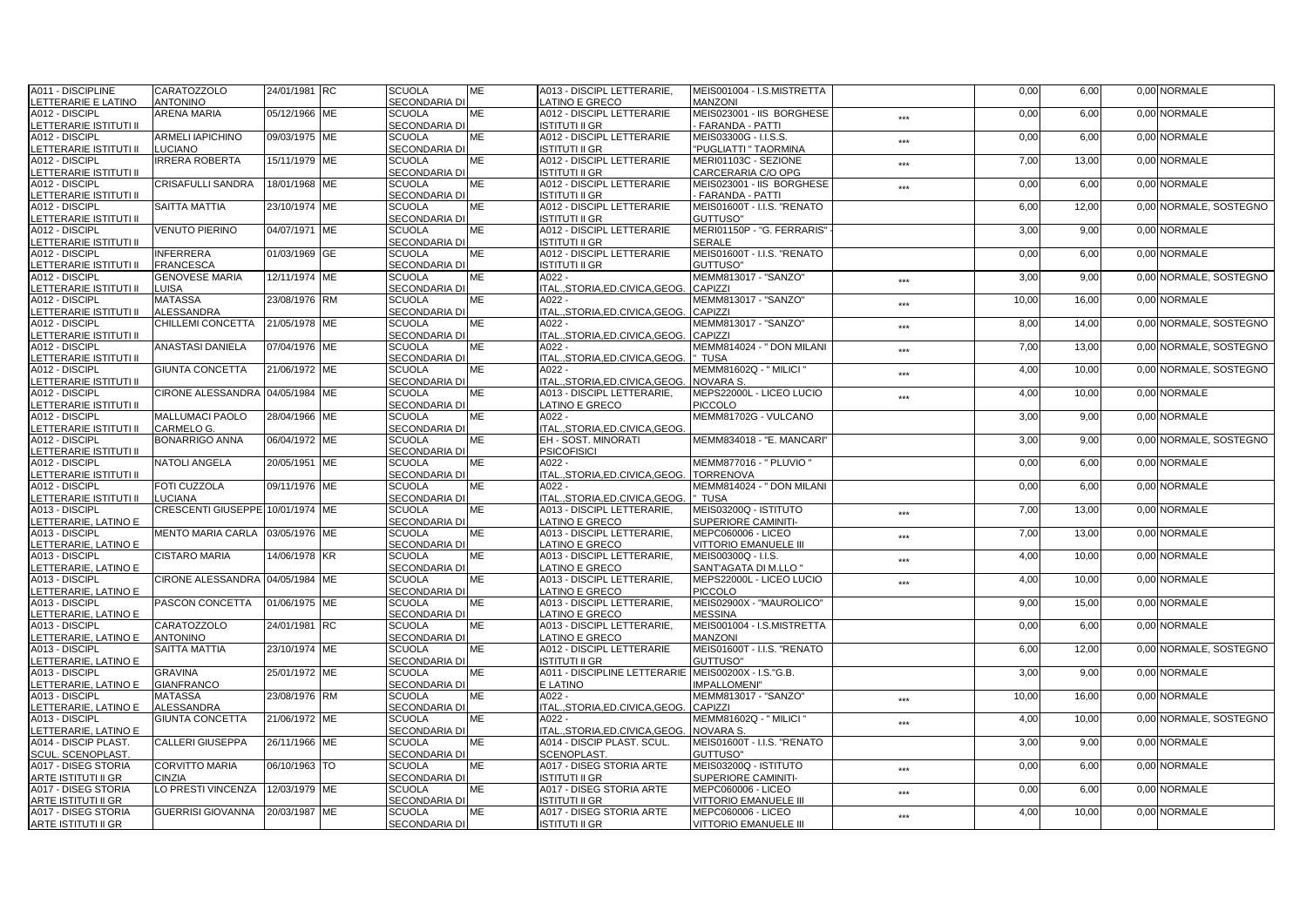| A017 - DISEG STORIA        | SCANDURRA TIZIANA                | 19/09/1979 VA | <b>SCUOLA</b>                         | ME             | A017 - DISEG STORIA ARTE     | MEIS03200Q - ISTITUTO                            | ***               | 4,00 | 10,00 | 0,00 NORMALE           |
|----------------------------|----------------------------------|---------------|---------------------------------------|----------------|------------------------------|--------------------------------------------------|-------------------|------|-------|------------------------|
| <b>ARTE ISTITUTI II GR</b> |                                  |               | <b>SECONDARIA DI</b>                  |                | ISTITUTI II GR               | SUPERIORE CAMINITI-                              |                   |      |       |                        |
| A017 - DISEG STORIA        | CANZONIERI                       | 01/10/1980 ME | <b>SCUOLA</b>                         | МE             | HH - SOSTEGNO                | MEIS03200Q - ISTITUTO                            | $***$             | 0,00 | 6,00  | 0,00 NORMALE, SOSTEGNO |
| <b>ARTE ISTITUTI II GR</b> | <b>ALESSANDRO</b>                |               | <b>SECONDARIA DI</b>                  |                |                              | SUPERIORE CAMINITI-                              |                   |      |       |                        |
| A017 - DISEG STORIA        | <b>CALLERI GIUSEPPA</b>          | 26/11/1966 ME | <b>SCUOLA</b>                         | <b>ME</b>      | A014 - DISCIP PLAST, SCUL.   | MEIS01600T - I.I.S. "RENATO                      |                   | 3,00 | 9,00  | 0.00 NORMALE           |
| <b>ARTE ISTITUTI II GR</b> |                                  |               | <b>SECONDARIA DI</b>                  |                | <b>SCENOPLAST</b>            | GUTTUSO"                                         |                   |      |       |                        |
| A017 - DISEG STORIA        | <b>FOTI STRINA</b>               | 18/08/1961 ME | <b>SCUOLA</b>                         | ME             | A054 - STORIA DELL'ARTE      | MEIS00800V - IS ISA CONTI                        |                   | 0,00 | 6,00  | 0.00 NORMALE           |
| <b>ARTE ISTITUTI II GR</b> |                                  |               | <b>SECONDARIA DI</b>                  |                |                              | <b>ELLER VAINICHER</b>                           |                   |      |       |                        |
| A017 - DISEG STORIA        | DE FRANCESCO LUISA 28/09/1970 ME |               | <b>SCUOLA</b>                         | МE             | A001 - ARTE E IMMAGINE SC.   | MEMM886011 - " FOSCOLO '                         |                   | 6,00 | 12,00 | 0,00 NORMALE           |
| <b>ARTE ISTITUTI II GR</b> |                                  |               | <b>SECONDARIA DI</b>                  |                | GR.                          | <b>TAORMINA</b>                                  |                   |      |       |                        |
| A017 - DISEG STORIA        | <b>RUSSO GIUSEPPE</b>            | 14/05/1965 ME | <b>SCUOLA</b>                         | ME             | A001 - ARTE E IMMAGINE SC. I | MEMM83801G - "KENNEDY"                           |                   | 3,00 | 9,00  | 0.00 NORMALE, SOSTEGNO |
| <b>ARTE ISTITUTI II GR</b> |                                  |               | <b>SECONDARIA DI</b>                  |                | GR.                          | CASTELL'UMBERTO                                  |                   |      |       |                        |
| A018 - FILOSOFIA E         | <b>MORISANI ADRIANA</b>          | 05/11/1965 UD | <b>SCUOLA</b>                         | ME             | A018 - FILOSOFIA E SCIENZE   | MEIS00300Q - I.I.S.                              |                   | 6,00 | 12,00 | 0.00 NORMALE           |
| <b>SCIENZE UMANE</b>       |                                  |               | <b>SECONDARIA DI</b>                  |                | UMANE                        |                                                  |                   |      |       |                        |
| A018 - FILOSOFIA E         | <b>CALANDI LEONETTA</b>          | 17/02/1957 ME | <b>SCUOLA</b>                         | МE             | A018 - FILOSOFIA E SCIENZE   | SANT'AGATA DI M.LLO "<br>MEIS03400B - BARCELLONA |                   | 0,00 | 6,00  | 0.00 NORMALE           |
|                            |                                  |               |                                       |                |                              |                                                  |                   |      |       |                        |
| <b>SCIENZE UMANE</b>       |                                  |               | <b>SECONDARIA DI</b><br><b>SCUOLA</b> |                | UMANE                        | MEDI                                             |                   |      |       | 0.00 NORMALE           |
| A018 - FILOSOFIA E         | <b>GRUSSU</b>                    | 07/07/1973 ME |                                       | ME             | A018 - FILOSOFIA E SCIENZE   | METF03000G - ITT-LSSA                            |                   | 0,00 | 6,00  |                        |
| <b>SCIENZE UMANE</b>       | <b>ALESSANDRO</b>                |               | <b>SECONDARIA DI</b>                  |                | UMANE                        | COPERNICO                                        |                   |      |       |                        |
| A018 - FILOSOFIA E         | ARMELI IAPICHINO                 | 09/03/1975 ME | <b>SCUOLA</b>                         | МE             | A012 - DISCIPL LETTERARIE    | MEIS03300G - I.I.S.S.                            | ***               | 0,00 | 6,00  | 0,00 NORMALE           |
| <b>SCIENZE UMANE</b>       | LUCIANO                          |               | <b>SECONDARIA DI</b>                  |                | <b>ISTITUTI II GR</b>        | "PUGLIATTI" TAORMINA                             |                   |      |       |                        |
| A018 - FILOSOFIA E         | <b>RISTAGNO RITA</b>             | 16/05/1980 ME | <b>SCUOLA</b>                         | Docente di cui | <b>HH-SOSTEGNO</b>           | Docente di cui all'art.2 comma 3                 | $***$             | 4,00 | 10,00 | 0.00 NORMALE, SOSTEGNO |
| <b>SCIENZE UMANE</b>       |                                  |               | SECONDARIA DI all'art.2 comma         |                |                              | del CCNI                                         |                   |      |       |                        |
| A019 - FILOSOFIA E         | <b>PINO SILVANA</b>              | 16/06/1963 ME | <b>SCUOLA</b>                         | <b>ME</b>      | A019 - FILOSOFIA E STORIA    | MEPC060006 - LICEO                               | ***               | 0,00 | 6,00  | 0.00 NORMALE           |
| <b>STORIA</b>              | <b>DANIELA MARIA</b>             |               | SECONDARIA DI                         |                |                              | <b>VITTORIO EMANUELE III</b>                     |                   |      |       |                        |
| A019 - FILOSOFIA E         | DI STEFANO YLENIA                | 24/02/1974 ME | <b>SCUOLA</b>                         | ME             | A019 - FILOSOFIA E STORIA    | <b>MEPC060006 - LICEO</b>                        | ***               | 3,00 | 9,00  | 0.00 NORMALE           |
| <b>STORIA</b>              |                                  |               | <b>SECONDARIA DI</b>                  |                |                              | <b>VITTORIO EMANUELE III</b>                     |                   |      |       |                        |
| A019 - FILOSOFIA E         | ZANGARI SERAFINA                 | 17/12/1965 ME | <b>SCUOLA</b>                         | ME             | A019 - FILOSOFIA E STORIA    | MEIS02900X - "MAUROLICO"                         | $***$             | 6,00 | 12,00 | 0,00 NORMALE           |
| <b>STORIA</b>              |                                  |               | <b>SECONDARIA DI</b>                  |                |                              | <b>MESSINA</b>                                   |                   |      |       |                        |
| A019 - FILOSOFIA E         | <b>VISALLI ROSARIA</b>           | 26/07/1973 ME | <b>SCUOLA</b>                         | ME             | A019 - FILOSOFIA E STORIA    | MEIS00800V - IS ISA CONTI                        |                   | 0,00 | 6,00  | 0.00 NORMALE           |
| <b>STORIA</b>              |                                  |               | SECONDARIA DI                         |                |                              | <b>ELLER VAINICHER</b>                           |                   |      |       |                        |
| A019 - FILOSOFIA E         | <b>CHIOFALO</b>                  | 23/08/1980 ME | <b>SCUOLA</b>                         | МE             | A019 - FILOSOFIA E STORIA    | MEIS00300Q - I.I.S.                              |                   | 0,00 | 6,00  | 0.00 NORMALE           |
| <b>STORIA</b>              | <b>ANTONELLA</b>                 |               | <b>SECONDARIA DI</b>                  |                |                              | SANT'AGATA DI M.LLO "                            |                   |      |       |                        |
| A019 - FILOSOFIA E         | ARMELI IAPICHINO                 | 09/03/1975 ME | <b>SCUOLA</b>                         | ME             | A012 - DISCIPL LETTERARIE    | MEIS03300G - I.I.S.S.                            | $***$             | 0,00 | 6,00  | 0,00 NORMALE           |
| <b>STORIA</b>              | LUCIANO                          |               | <b>SECONDARIA DI</b>                  |                | ISTITUTI II GR               | "PUGLIATTI " TAORMINA                            |                   |      |       |                        |
| A019 - FILOSOFIA E         | <b>SCIBILIA FABRIZIO</b>         | 25/09/1968 ME | <b>SCUOLA</b>                         | <b>ME</b>      | <b>AN-COMUNE</b>             | MEEE81801B - LIPARI                              | ***               | 4,00 | 10.00 | 0.00 NORMALE           |
| <b>STORIA</b>              |                                  |               | PRIMARIA                              |                |                              |                                                  |                   |      |       |                        |
| A019 - FILOSOFIA E         | <b>RISTAGNO RITA</b>             | 16/05/1980 ME | <b>SCUOLA</b>                         |                | Docente di cui HH - SOSTEGNO | Docente di cui all'art.2 comma 3                 | ***               | 4,00 | 10,00 | 0.00 NORMALE, SOSTEGNO |
| <b>STORIA</b>              |                                  |               | SECONDARIA DI all'art.2 comma         |                |                              | del CCNI                                         |                   |      |       |                        |
| A019 - FILOSOFIA E         | <b>INFERRERA</b>                 | 01/03/1969 GE | <b>SCUOLA</b>                         | ME             | A012 - DISCIPL LETTERARIE    | MEIS01600T - I.I.S. "RENATO                      |                   | 0,00 | 6,00  | 0,00 NORMALE           |
| <b>STORIA</b>              | <b>FRANCESCA</b>                 |               | <b>SECONDARIA DI</b>                  |                | <b>ISTITUTI II GR</b>        | GUTTUSO"                                         |                   |      |       |                        |
| A019 - FILOSOFIA E         | <b>GRUSSU</b>                    | 07/07/1973 ME | <b>SCUOLA</b>                         | ME             | A018 - FILOSOFIA E SCIENZE   | METF03000G - ITT-LSSA                            |                   | 0,00 | 6,00  | 0,00 NORMALE           |
| <b>STORIA</b>              | <b>ALESSANDRO</b>                |               | <b>SECONDARIA DI</b>                  |                | <b>UMANE</b>                 | COPERNICO                                        |                   |      |       |                        |
| A020 - FISICA              | <b>ARNO' ROSALBA</b>             | 09/07/1968 ME | <b>SCUOLA</b>                         | ME             | A026 - MATEMATICA            | MEIS02400R - ITC CAPO                            |                   | 9,00 | 15,00 | 0.00 NORMALE           |
|                            |                                  |               | <b>SECONDARIA DI</b>                  |                |                              | D'ORLANDO MERENDINO                              |                   |      |       |                        |
| A020 - FISICA              | <b>SCARDINO LUCA</b>             | 05/05/1973 TO | <b>SCUOLA</b>                         | ME             | A026 - MATEMATICA            | MEIS02400R - ITC CAPO                            |                   | 6,00 | 12,00 | 0,00 NORMALE           |
|                            |                                  |               | <b>SECONDARIA DI</b>                  |                |                              | D'ORLANDO MERENDINO                              |                   |      |       |                        |
| A020 - FISICA              | <b>CONTE NICOLA</b>              | 18/11/1970 ME | <b>SCUOLA</b>                         | ME             | A037 - COSTRUZ TECNOL E      | MEIS03300G - I.I.S.S.                            |                   | 0,00 | 6,00  | 0,00 NORMALE, SOSTEGNO |
|                            |                                  |               | <b>SECONDARIA DI</b>                  |                | <b>TECN RAPPR GRAFICA</b>    | "PUGLIATTI " TAORMINA                            |                   |      |       |                        |
| A021 - GEOGRAFIA           | LO FARO GUGLIELMO                | 17/12/1972 ME | <b>SCUOLA</b>                         | ME             | A021 - GEOGRAFIA             | MEIS03300G - I.I.S.S.                            |                   | 6,00 | 12,00 | 0,00 NORMALE, SOSTEGNO |
|                            |                                  |               | <b>SECONDARIA DI</b>                  |                |                              | "PUGLIATTI" TAORMINA                             | $***$             |      |       |                        |
|                            |                                  |               |                                       |                |                              |                                                  |                   |      |       |                        |
| A026 - MATEMATICA          | <b>IMPALA' GIUSI</b>             | 07/07/1973 ME | <b>SCUOLA</b>                         | ME             | A026 - MATEMATICA            | METF040006 - ITI S.AGATA                         | $\star\star\star$ | 7,00 | 13,00 | 0.00 NORMALE           |
|                            |                                  |               | <b>SECONDARIA DI</b>                  |                |                              | <b>M.LLO TORRICELLI</b>                          |                   |      |       |                        |
| A026 - MATEMATICA          | <b>BAGNATO GRAZIELLA</b>         | 11/10/1969 ME | <b>SCUOLA</b>                         | <b>ME</b>      | A026 - MATEMATICA            | MEIS02400R - ITC CAPO                            | ***               | 3,00 | 9.00  | 0.00 NORMALE           |
|                            |                                  |               | <b>SECONDARIA DI</b>                  |                |                              | D'ORLANDO MERENDINO                              |                   |      |       |                        |
| A026 - MATEMATICA          | <b>SAVASTA ANGELA</b>            | 20/09/1972 ME | <b>SCUOLA</b>                         | ME             | A026 - MATEMATICA            | METD05000E - I.T. L.DA VINCI                     | $***$             | 3,00 | 9,00  | 0,00 NORMALE           |
|                            |                                  |               | <b>SECONDARIA DI</b>                  |                |                              | ECONOMICO TECNOLOGICO                            |                   |      |       |                        |
| A026 - MATEMATICA          | POLLINO GRAZIELLA                | 20/05/1976 ME | <b>SCUOLA</b>                         | ME             | A026 - MATEMATICA            | MEIS00300Q - I.I.S.                              | $\star\star\star$ | 8,00 | 14,00 | 0,00 NORMALE, SOSTEGNO |
|                            |                                  |               | <b>SECONDARIA DI</b>                  |                |                              | SANT'AGATA DI M.LLO "                            |                   |      |       |                        |
| A026 - MATEMATICA          | <b>GITTO ELIANA</b>              | 18/09/1973 ME | <b>SCUOLA</b>                         | <b>ME</b>      | A026 - MATEMATICA            | MEIS01600T - I.I.S. "RENATO                      | ***               | 7,00 | 13,00 | 0.00 NORMALE           |
|                            | PROVVIDENZA                      |               | SECONDARIA DI                         |                |                              | GUTTUSO"                                         |                   |      |       |                        |
| A026 - MATEMATICA          | <b>ARNO' ROSALBA</b>             | 09/07/1968 ME | <b>SCUOLA</b>                         | ME             | A026 - MATEMATICA            | MEIS02400R - ITC CAPO                            |                   | 9,00 | 15,00 | 0.00 NORMALE           |
|                            |                                  |               | <b>SECONDARIA DI</b>                  |                |                              | D'ORLANDO MERENDINO                              |                   |      |       |                        |
| A026 - MATEMATICA          | COLAJANNI SERGIO                 | 07/09/1973 AG | <b>SCUOLA</b>                         | ME             | A026 - MATEMATICA            | MEIS01100P -                                     |                   | 9,00 | 15,00 | 0,00 NORMALE, SOSTEGNO |
|                            |                                  |               | SECONDARIA DI                         |                |                              | I.S.BARCELLONA FERRARI                           |                   |      |       |                        |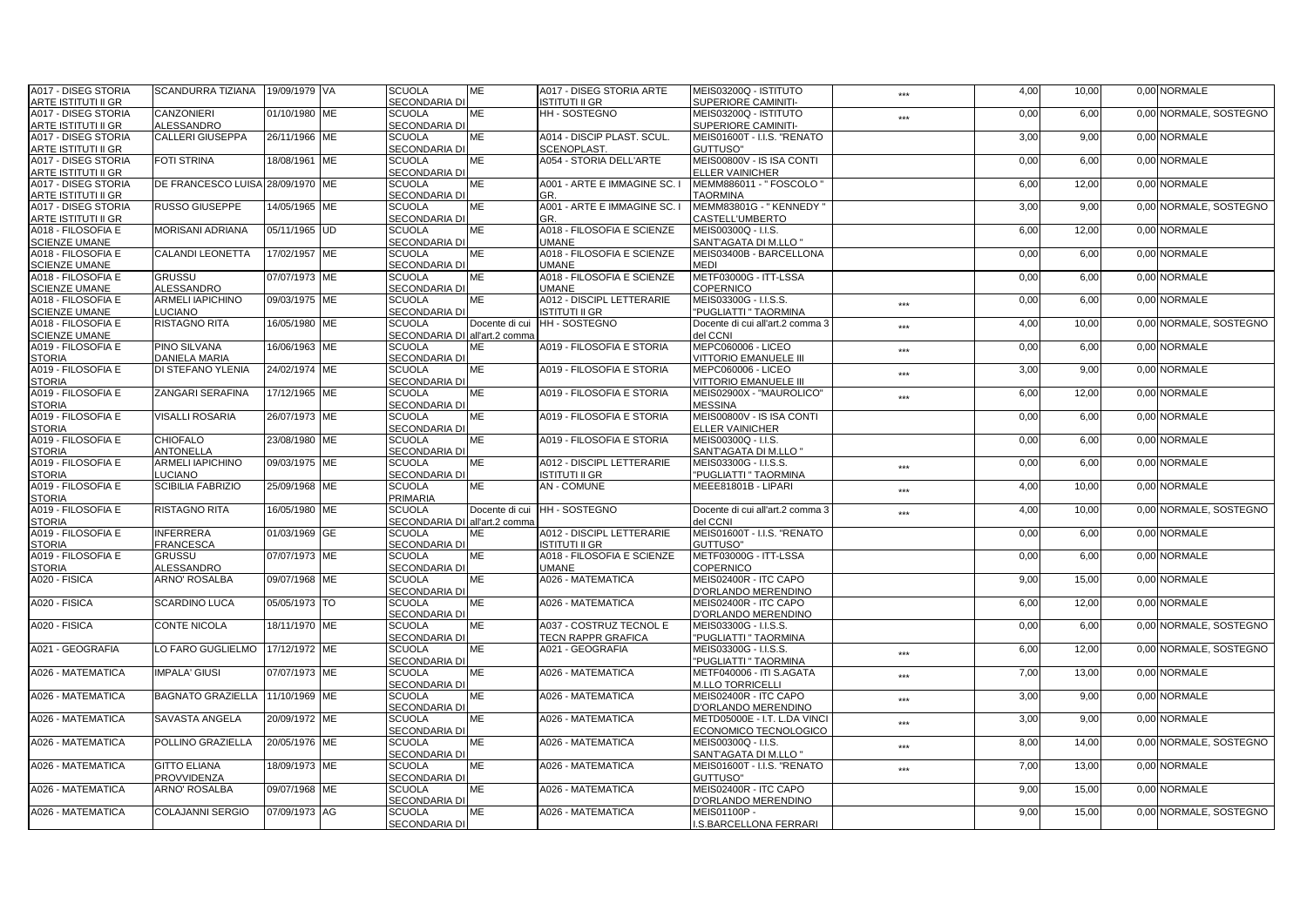| A026 - MATEMATICA                                         | <b>SCARDINO LUCA</b>                                | 05/05/1973 TO | <b>SCUOLA</b>                         | ME        | A026 - MATEMATICA                                     | MEIS02400R - ITC CAPO                                 |                   | 6,00 | 12,00 | 0,00 NORMALE           |
|-----------------------------------------------------------|-----------------------------------------------------|---------------|---------------------------------------|-----------|-------------------------------------------------------|-------------------------------------------------------|-------------------|------|-------|------------------------|
|                                                           |                                                     |               | <b>SECONDARIA DI</b>                  |           |                                                       | D'ORLANDO MERENDINO                                   |                   |      |       |                        |
| A026 - MATEMATICA                                         | ARENA VINCENZINA                                    | 27/07/1975 ME | <b>SCUOLA</b>                         | МE        | A026 - MATEMATICA                                     | MEIS00800V - IS ISA CONTI                             |                   | 6,00 | 12,00 | 0,00 NORMALE           |
|                                                           |                                                     |               | <b>SECONDARIA DI</b>                  |           |                                                       | <b>ELLER VAINICHER</b>                                |                   |      |       |                        |
| A026 - MATEMATICA                                         | LA BARBIERA MONICA                                  | 24/04/1975 ME | <b>SCUOLA</b>                         | <b>ME</b> | A026 - MATEMATICA                                     | MEIS01600T - I.I.S. "RENATO                           |                   | 0,00 | 6.00  | 0.00 NORMALE           |
|                                                           | <b>PERDICHIZZI</b>                                  |               | SECONDARIA DI                         | ME        |                                                       | <b>GUTTUSO"</b>                                       |                   |      |       | 0.00 NORMALE           |
| A026 - MATEMATICA                                         |                                                     | 28/04/1961 ME | <b>SCUOLA</b><br>SECONDARIA DI        |           | A027 - MATEMATICA E FISICA                            | MEIS00800V - IS ISA CONTI                             | ***               | 0,00 | 0,00  |                        |
| A026 - MATEMATICA                                         | <b>GIOVANNI</b><br>MOLLURA GIUSEPPE                 | 24/05/1973 ME | <b>SCUOLA</b>                         | MЕ        |                                                       | ELLER VAINICHER<br>MEIS01100P - IIS FERRARI           |                   | 6,00 | 12,00 | 0,00 NORMALE           |
|                                                           |                                                     |               | <b>SECONDARIA DI</b>                  |           | A020 - FISICA                                         | <b>BARCELLONA</b>                                     |                   |      |       |                        |
| A026 - MATEMATICA                                         | <b>SACCONE ANNA</b>                                 | 18/09/1974 ME | <b>SCUOLA</b>                         | MЕ        | A027 - MATEMATICA E FISICA                            | MEPS22000L - LICEO LUCIO                              |                   | 6,00 | 12,00 | 0,00 NORMALE           |
|                                                           |                                                     |               | <b>SECONDARIA DI</b>                  |           |                                                       | <b>PICCOLO</b>                                        |                   |      |       |                        |
| A026 - MATEMATICA                                         | <b>CONTE NICOLA</b>                                 | 18/11/1970 ME | <b>SCUOLA</b>                         | ME        | A037 - COSTRUZ TECNOL E                               | MEIS03300G - I.I.S.S.                                 |                   | 0,00 | 6.00  | 0.00 NORMALE, SOSTEGNO |
|                                                           |                                                     |               | SECONDARIA DI                         |           | <b>TECN RAPPR GRAFICA</b>                             | "PUGLIATTI" TAORMINA                                  |                   |      |       |                        |
| A026 - MATEMATICA                                         | GRECO MARIAGRAZIA 04/09/1959 ME                     |               | <b>SCUOLA</b>                         | МE        | A041 - SCIENZE E TECNOLOGIE MEIS00800V - IS ISA CONTI |                                                       |                   | 0,00 | 0,00  | 0,00 NORMALE           |
|                                                           |                                                     |               | <b>SECONDARIA DI</b>                  |           | <b>INFORMATICHE</b>                                   | ELLER VAINICHER                                       |                   |      |       |                        |
| A027 - MATEMATICA E                                       | <b>PERDICHIZZI</b>                                  | 28/04/1961 ME | <b>SCUOLA</b>                         | MЕ        | A027 - MATEMATICA E FISICA                            | MEIS00800V - IS ISA CONTI                             | $***$             | 0,00 | 0,00  | 0,00 NORMALE           |
| <b>FISICA</b>                                             | <b>GIOVANNI</b>                                     |               | <b>SECONDARIA DI</b>                  |           |                                                       | <b>ELLER VAINICHER</b>                                |                   |      |       |                        |
| A027 - MATEMATICA E                                       | CAMBRIA MARIA                                       | 13/10/1977 ME | <b>SCUOLA</b>                         | ME        | A027 - MATEMATICA E FISICA                            | MEPC060006 - LICEO                                    | ***               | 7,00 | 13,00 | 0,00 NORMALE           |
| <b>FISICA</b>                                             | CONCETTA                                            |               | <b>SECONDARIA DI</b>                  |           |                                                       | <b>VITTORIO EMANUELE III</b>                          |                   |      |       |                        |
| A027 - MATEMATICA E                                       | CURCIO ALESSANDRA 17/05/1975 ME                     |               | <b>SCUOLA</b>                         | МE        | <b>A027 - MATEMATICA E FISICA</b>                     | MEIS03200Q - ISTITUTO                                 | $\star\star\star$ | 7,00 | 13,00 | 0.00 NORMALE, SOSTEGNO |
| <b>FISICA</b>                                             |                                                     |               | <b>SECONDARIA DI</b>                  |           |                                                       | SUPERIORE CAMINITI-                                   |                   |      |       |                        |
| A027 - MATEMATICA E                                       | SACCONE ANNA                                        | 18/09/1974 ME | <b>SCUOLA</b>                         | MЕ        | <b>A027 - MATEMATICA E FISICA</b>                     | MEPS22000L - LICEO LUCIO                              |                   | 6,00 | 12,00 | 0,00 NORMALE           |
| <b>FISICA</b>                                             |                                                     |               | <b>SECONDARIA DI</b>                  |           |                                                       | <b>PICCOLO</b>                                        |                   |      |       |                        |
| A027 - MATEMATICA E                                       | <b>INGENITO</b>                                     | 30/09/1984 RC | <b>SCUOLA</b>                         | ME        | <b>A027 - MATEMATICA E FISICA</b>                     | MEIS00300Q - I.I.S.                                   |                   | 0,00 | 6,00  | 0,00 NORMALE           |
| <b>FISICA</b>                                             | <b>FRANCESCO</b><br>BAGNATO GRAZIELLA 11/10/1969 ME |               | <b>SECONDARIA DI</b>                  | МE        | A026 - MATEMATICA                                     | <b>SANT'AGATA DI M.LLO "</b><br>MEIS02400R - ITC CAPO |                   | 3,00 | 9.00  | 0.00 NORMALE           |
| A027 - MATEMATICA E<br><b>FISICA</b>                      |                                                     |               | <b>SCUOLA</b><br><b>SECONDARIA DI</b> |           |                                                       | D'ORLANDO MERENDINO                                   | ***               |      |       |                        |
| A027 - MATEMATICA E                                       | <b>GITTO ELIANA</b>                                 | 18/09/1973 ME | <b>SCUOLA</b>                         | ME        | A026 - MATEMATICA                                     | MEIS01600T - I.I.S. "RENATO                           |                   | 7,00 | 13,00 | 0,00 NORMALE           |
| <b>FISICA</b>                                             | <b>PROVVIDENZA</b>                                  |               | SECONDARIA DI                         |           |                                                       | GUTTUSO"                                              | ***               |      |       |                        |
| A027 - MATEMATICA E                                       | <b>ARNO' ROSALBA</b>                                | 09/07/1968 ME | <b>SCUOLA</b>                         | ME        | A026 - MATEMATICA                                     | MEIS02400R - ITC CAPO                                 |                   | 9,00 | 15,00 | 0.00 NORMALE           |
| <b>FISICA</b>                                             |                                                     |               | SECONDARIA DI                         |           |                                                       | <b>D'ORLANDO MERENDINO</b>                            |                   |      |       |                        |
| A027 - MATEMATICA E                                       | <b>SCARDINO LUCA</b>                                | 05/05/1973 TO | <b>SCUOLA</b>                         | MЕ        | A026 - MATEMATICA                                     | MEIS02400R - ITC CAPO                                 |                   | 6,00 | 12,00 | 0,00 NORMALE           |
| <b>FISICA</b>                                             |                                                     |               | <b>SECONDARIA DI</b>                  |           |                                                       | <b>D'ORLANDO MERENDINO</b>                            |                   |      |       |                        |
| A027 - MATEMATICA E                                       | <b>MOLLURA GIUSEPPE</b>                             | 24/05/1973 ME | <b>SCUOLA</b>                         | ME        |                                                       | MEIS01100P - IIS FERRARI                              |                   | 6,00 | 12,00 | 0,00 NORMALE           |
| <b>FISICA</b>                                             |                                                     |               | SECONDARIA DI                         |           | A020 - FISICA                                         | <b>BARCELLONA</b>                                     |                   |      |       |                        |
| A027 - MATEMATICA E                                       | <b>CONTE NICOLA</b>                                 | 18/11/1970 ME | <b>SCUOLA</b>                         | МE        | A037 - COSTRUZ TECNOL E                               | MEIS03300G - I.I.S.S.                                 |                   | 0,00 | 6,00  | 0.00 NORMALE, SOSTEGNO |
| <b>FISICA</b>                                             |                                                     |               | <b>SECONDARIA DI</b>                  |           | <b>TECN RAPPR GRAFICA</b>                             | "PUGLIATTI " TAORMINA                                 |                   |      |       |                        |
| A027 - MATEMATICA E                                       | GRECO MARIAGRAZIA 04/09/1959 ME                     |               | <b>SCUOLA</b>                         | МE        | A041 - SCIENZE E TECNOLOGIE MEIS00800V - IS ISA CONTI |                                                       |                   | 0,00 | 0,00  | 0,00 NORMALE           |
| <b>FISICA</b>                                             |                                                     |               | <b>SECONDARIA DI</b>                  |           | <b>INFORMATICHE</b>                                   | <b>ELLER VAINICHER</b>                                |                   |      |       |                        |
| A029 - MUSICA ISTITUTI II POLLINO GRAZIELLA               |                                                     | 20/05/1976 ME | <b>SCUOLA</b><br>SECONDARIA DI        | ME        | A026 - MATEMATICA                                     | MEIS00300Q - I.I.S.                                   | ***               | 8,00 | 14,00 | 0,00 NORMALE, SOSTEGNO |
| <b>GRADO</b><br>A029 - MUSICA ISTITUTI II MANGANO ROSARIO |                                                     | 22/09/1957 ME | <b>SCUOLA</b>                         | <b>ME</b> | A030 - MUSICA SC. I GR.                               | SANT'AGATA DI M.LLO "<br>MEMM82001A - MARINA DI       |                   | 3,00 | 9.00  | 0.00 NORMALE           |
| <b>GRADO</b>                                              |                                                     |               | <b>SECONDARIA DI</b>                  |           |                                                       | VENETICO                                              | ***               |      |       |                        |
| A031 - SCIENZE DEGLI                                      | <b>ARCIDIACONO</b>                                  | 16/08/1974 ME | <b>SCUOLA</b>                         | МE        | A031 - SCIENZE DEGLI                                  | MEIS01600T - I.I.S. "RENATO                           |                   | 7,00 | 13,00 | 0,00 NORMALE           |
| <b>ALIMENTI</b>                                           | <b>VINCENZA</b>                                     |               | <b>SECONDARIA DI</b>                  |           | <b>ALIMENTI</b>                                       | GUTTUSO"                                              | ***               |      |       |                        |
| A031 - SCIENZE DEGLI                                      | <b>D'AMICO NANCY</b>                                | 05/09/1985 ME | <b>SCUOLA</b>                         | ME        | A031 - SCIENZE DEGLI                                  | MEIS03300G - I.I.S.S.                                 | ***               | 0,00 | 6,00  | 0,00 NORMALE           |
| <b>ALIMENTI</b>                                           | <b>ANTONELLA</b>                                    |               | <b>SECONDARIA DI</b>                  |           | <b>ALIMENTI</b>                                       | "PUGLIATTI " TAORMINA                                 |                   |      |       |                        |
| A031 - SCIENZE DEGLI                                      | <b>ARMELI ANTONINO</b>                              | 16/10/1963 ME | <b>SCUOLA</b>                         | МE        | A051 - SCIENZE, TECNOL E                              | METL00951R - G. MINUTOLI                              |                   | 0,00 | 6,00  | 0,00 NORMALE           |
| <b>ALIMENTI</b>                                           |                                                     |               | <b>SECONDARIA DI</b>                  |           | <b>TECN AGR</b>                                       | (CORSO SERALE)                                        |                   |      |       |                        |
| A034 - SCIENZE E                                          | <b>GARGIULLI CLAUDIA</b>                            | 28/09/1973 ME | <b>SCUOLA</b>                         | МE        | A034 - SCIENZE E TECNOLOGIE METF040006 - ITI S.AGATA  |                                                       | ***               | 7,00 | 13,00 | 0,00 NORMALE           |
| <b>TECNOLOGIE CHIMICHE</b>                                |                                                     |               | <b>SECONDARIA DI</b>                  |           | <b>CHIMICHE</b>                                       | <b>M.LLO TORRICELLI</b>                               |                   |      |       |                        |
| A034 - SCIENZE E                                          | DI STEFANO                                          | 06/04/1972 PA | <b>SCUOLA</b>                         | ME        | A034 - SCIENZE E TECNOLOGIE MEIS023001 - IIS BORGHESE |                                                       | ***               | 6,00 | 12,00 | 0,00 NORMALE           |
| <b>TECNOLOGIE CHIMICHE</b>                                | LOREDANA                                            |               | <b>SECONDARIA DI</b>                  |           | CHIMICHE                                              | FARANDA - PATTI                                       |                   |      |       |                        |
| A034 - SCIENZE E                                          | PICCIOLO GIACOMO                                    | 02/09/1968 ME | <b>SCUOLA</b>                         | ME        | A034 - SCIENZE E TECNOLOGIE METD110001 - ITET "G.     |                                                       |                   | 0,00 | 6,00  | 0,00 NORMALE           |
| <b>TECNOLOGIE CHIMICHE</b>                                |                                                     |               | <b>SECONDARIA DI</b>                  |           | <b>CHIMICHE</b>                                       | <b>TOMASI DI LAMPEDUSA"</b>                           |                   |      |       |                        |
| A034 - SCIENZE E                                          | LACOPO VIVIANA                                      | 05/05/1979 LT | <b>SCUOLA</b>                         | MЕ        | A028 - MATEMATICA E SCIENZE MEMM848016 - "            |                                                       | ***               | 7,00 | 13,00 | 0,00 NORMALE           |
| <b>TECNOLOGIE CHIMICHE</b>                                |                                                     |               | <b>SECONDARIA DI</b>                  |           |                                                       | PIRANDELLO " PATTI                                    |                   |      |       |                        |
| A037 - COSTRUZ<br>TECNOL E TECN RAPPR                     | DI PIETRO MONICA                                    | 11/12/1976 ME | <b>SCUOLA</b><br>SECONDARIA DI        | ME        | A037 - COSTRUZ TECNOL E<br><b>TECN RAPPR GRAFICA</b>  | MEIS00800V - IS ISA CONTI<br>ELLER VAINICHER          | ***               | 4,00 | 10,00 | 0,00 NORMALE           |
| A037 - COSTRUZ                                            | <b>CONTE NICOLA</b>                                 | 18/11/1970 ME | <b>SCUOLA</b>                         | ME        | A037 - COSTRUZ TECNOL E                               | MEIS03300G - I.I.S.S.                                 |                   | 0,00 | 6,00  | 0.00 NORMALE, SOSTEGNO |
| <b>TECNOL E TECN RAPPR</b>                                |                                                     |               | <b>SECONDARIA DI</b>                  |           | <b>TECN RAPPR GRAFICA</b>                             | "PUGLIATTI " TAORMINA                                 |                   |      |       |                        |
| A037 - COSTRUZ                                            | MUSARRA GAETANO                                     | 08/06/1968 ME | <b>SCUOLA</b>                         | MЕ        | A060 - TECNOLOGIA SC. I GR.                           | MEMM88201N - " FOSCOLO '                              |                   | 0,00 | 6,00  | 0,00 NORMALE, SOSTEGNO |
| TECNOL E TECN RAPPR                                       |                                                     |               | <b>SECONDARIA DI</b>                  |           |                                                       | <b>MESSINA</b>                                        |                   |      |       |                        |
|                                                           |                                                     |               |                                       |           |                                                       |                                                       |                   |      |       |                        |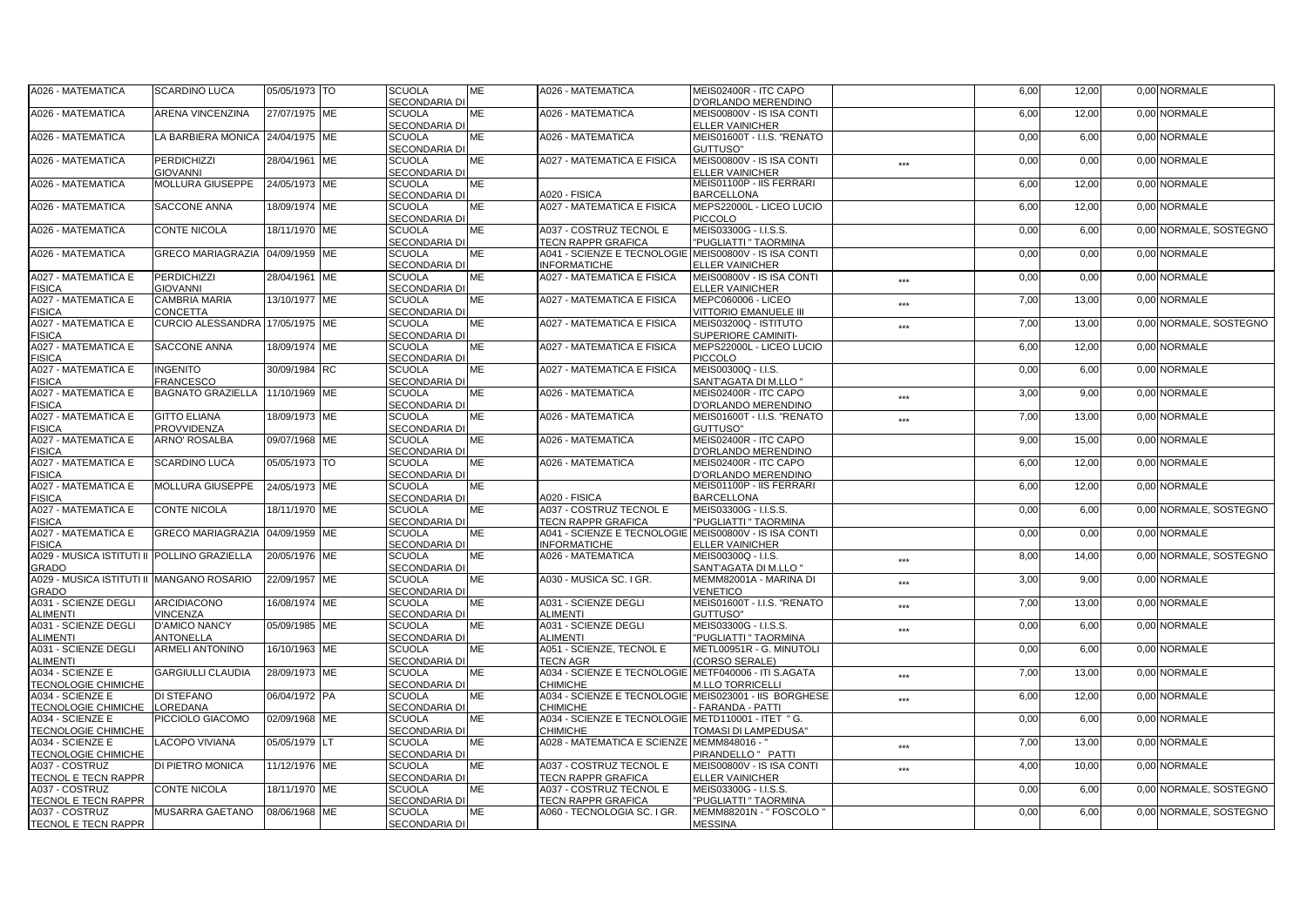| A040 - TECNOLOGIE                   | <b>MANGANO BASILIO</b>          | 29/11/1958 ME | <b>SCUOLA</b>                  | ME             | A040 - TECNOLOGIE                                     | METF040006 - ITI S.AGATA                       |                   | 0,00 | 6,00  | 0,00 NORMALE           |
|-------------------------------------|---------------------------------|---------------|--------------------------------|----------------|-------------------------------------------------------|------------------------------------------------|-------------------|------|-------|------------------------|
| <b>ELETTRICHE</b>                   |                                 |               | SECONDARIA DI                  |                | ELETTRICHE ELETTRONICHE                               | <b>M.LLO TORRICELLI</b>                        |                   |      |       |                        |
| A041 - SCIENZE E                    | <b>GRECO MARIAGRAZIA</b>        | 04/09/1959 ME | <b>SCUOLA</b>                  | MЕ             | A041 - SCIENZE E TECNOLOGIE MEIS00800V - IS ISA CONTI |                                                |                   | 0,00 | 0,00  | 0,00 NORMALE           |
| <b>TECNOLOGIE</b>                   |                                 |               | <b>SECONDARIA DI</b>           |                | <b>INFORMATICHE</b>                                   | <b>ELLER VAINICHER</b>                         |                   |      |       |                        |
| A041 - SCIENZE E                    | <b>IMPALA' GIUSI</b>            | 07/07/1973 ME | <b>SCUOLA</b>                  | <b>ME</b>      | A026 - MATEMATICA                                     | METF040006 - ITI S.AGATA                       | ***               | 7,00 | 13.00 | 0.00 NORMALE           |
| <b>TECNOLOGIE</b>                   |                                 |               | SECONDARIA DI                  |                |                                                       | <b>M.LLO TORRICELLI</b>                        |                   |      |       |                        |
| A045 - SCIENZE                      | AMAINA GIUSEPPE                 | 03/08/1973 ME | <b>SCUOLA</b>                  | МE             | A045 - SCIENZE ECONOMICO-                             | MEIS01100P -                                   | ***               | 3,00 | 9,00  | 0.00 NORMALE           |
| ECONOMICO-AZIENDALI                 |                                 |               | SECONDARIA DI                  |                | AZIENDALI                                             | <b>I.S.BARCELLONA FERRARI</b>                  |                   |      |       |                        |
| A045 - SCIENZE                      | CALIO' GAETANA                  | 18/02/1969 ME | <b>SCUOLA</b>                  | MЕ             | A045 - SCIENZE ECONOMICO-                             | MEIS03200Q - ISTITUTO                          | $***$             | 0,00 | 6,00  | 0,00 NORMALE, SOSTEGNO |
| ECONOMICO-AZIENDALI                 | <b>ANTONELLA</b>                |               | <b>SECONDARIA DI</b>           |                | <b>AZIENDALI</b>                                      | SUPERIORE CAMINITI-                            |                   |      |       |                        |
| A045 - SCIENZE                      | PICCIONE DOMENICO 30/07/1958 ME |               | <b>SCUOLA</b>                  | <b>ME</b>      | A045 - SCIENZE ECONOMICO-                             | MEIS02400R - ITC CAPO                          |                   | 0,00 | 6.00  | 0.00 NORMALE           |
| ECONOMICO-AZIENDALI                 |                                 |               | SECONDARIA DI                  |                | AZIENDALI                                             | D'ORLANDO MERENDINO                            |                   |      |       |                        |
| A045 - SCIENZE                      | PELLICO FRANCESCO 05/12/1963 ME |               | <b>SCUOLA</b>                  | ME             | A046 - SCIENZE GIURIDICO-                             | MEIS03200Q - ISTITUTO                          |                   | 6,00 | 12,00 | 0.00 NORMALE, SOSTEGNO |
| ECONOMICO-AZIENDALI                 |                                 |               | SECONDARIA DI                  |                | <b>ECONOMICHE</b>                                     | SUPERIORE CAMINITI-                            |                   |      |       |                        |
| A046 - SCIENZE                      | PINO MARIA GRAZIA               | 06/05/1970 ME | <b>SCUOLA</b>                  | MЕ             | A046 - SCIENZE GIURIDICO-                             | MEIS02400R - ITC CAPO                          |                   | 3,00 | 9,00  | 0,00 NORMALE           |
| GIURIDICO-                          |                                 |               | SECONDARIA DI                  |                | <b>ECONOMICHE</b>                                     | D'ORLANDO MERENDINO                            | $***$             |      |       |                        |
| A046 - SCIENZE                      | CASDIA VENERA                   | 10/05/1965 ME | <b>SCUOLA</b>                  | ME             | A046 - SCIENZE GIURIDICO-                             | MEPS22000L - LICEO LUCIO                       |                   | 0,00 | 6,00  | 0,00 NORMALE           |
| <b>GIURIDICO-</b>                   |                                 |               | SECONDARIA DI                  |                | <b>ECONOMICHE</b>                                     | <b>PICCOLO</b>                                 | ***               |      |       |                        |
| A046 - SCIENZE                      | LAUDANI SALVATORE 31/03/1974 CT |               | <b>SCUOLA</b>                  | ME             | A046 - SCIENZE GIURIDICO-                             | MEIS001004 - I.S.MISTRETTA                     |                   | 8,00 | 14.00 | 0.00 NORMALE           |
| <b>GIURIDICO-</b>                   |                                 |               | <b>SECONDARIA DI</b>           |                | <b>ECONOMICHE</b>                                     | <b>MANZONI</b>                                 | ***               |      |       |                        |
| A046 - SCIENZE                      | D'ARRIGO GABRIELE               | 08/12/1981 ME | <b>SCUOLA</b>                  | MЕ             | A046 - SCIENZE GIURIDICO-                             | MEIS03400B - BARCELLONA                        |                   | 8,00 | 14,00 | 0,00 NORMALE           |
| GIURIDICO-                          |                                 |               | <b>SECONDARIA DI</b>           |                | <b>ECONOMICHE</b>                                     | <b>MEDI</b>                                    | ***               |      |       |                        |
| A046 - SCIENZE                      | <b>FUCILE AZZURRA</b>           | 12/06/1970 ME | <b>SCUOLA</b>                  | ME             | A046 - SCIENZE GIURIDICO-                             | MEIS03300G - I.I.S.S.                          |                   | 7,00 | 13,00 | 0,00 NORMALE           |
|                                     |                                 |               |                                |                |                                                       |                                                | ***               |      |       |                        |
| <b>GIURIDICO-</b><br>A046 - SCIENZE |                                 |               | SECONDARIA DI<br><b>SCUOLA</b> | ME             | <b>ECONOMICHE</b><br>A046 - SCIENZE GIURIDICO-        | "PUGLIATTI " TAORMINA<br>MEIS03200Q - ISTITUTO |                   |      |       | 0.00 NORMALE, SOSTEGNO |
|                                     | PELLICO FRANCESCO 05/12/1963 ME |               |                                |                |                                                       |                                                |                   | 6,00 | 12,00 |                        |
| <b>GIURIDICO-</b>                   |                                 |               | <b>SECONDARIA DI</b>           |                | <b>ECONOMICHE</b>                                     | SUPERIORE CAMINITI-                            |                   |      |       |                        |
| A046 - SCIENZE                      | DE DOMENICO                     | 20/05/1976 ME | <b>SCUOLA</b>                  | MЕ             | A046 - SCIENZE GIURIDICO-                             | METD110001 - ITET " G.                         |                   | 4,00 | 10,00 | 0,00 NORMALE           |
| GIURIDICO-                          | <b>DANIELA</b>                  |               | <b>SECONDARIA DI</b>           |                | <b>ECONOMICHE</b>                                     | TOMASI DI LAMPEDUSA"                           |                   |      |       |                        |
| A046 - SCIENZE                      | ANASTASI GIOVANNA               | 14/11/1972 PA | <b>SCUOLA</b>                  | Docente di cui | A046 - SCIENZE GIURIDICO-                             | Docente di cui all'art.2 comma 3               |                   | 3,00 | 9,00  | 0,00 NORMALE           |
| <b>GIURIDICO-</b>                   |                                 |               | SECONDARIA DI all'art.2 comma  |                | <b>ECONOMICHE</b>                                     | del CCNI                                       |                   |      |       |                        |
| A046 - SCIENZE                      | <b>SQUADRITO</b>                | 27/06/1957 ME | <b>SCUOLA</b>                  | МE             | A046 - SCIENZE GIURIDICO-                             | METF040006 - ITI S.AGATA                       |                   | 0,00 | 6,00  | 0.00 NORMALE           |
| GIURIDICO-                          | <b>TOMMASINA</b>                |               | <b>SECONDARIA DI</b>           |                | <b>ECONOMICHE</b>                                     | <b>M.LLO TORRICELLI</b>                        |                   |      |       |                        |
| A046 - SCIENZE                      | <b>ABATE PATRIZIA</b>           | 16/09/1973 ME | <b>SCUOLA</b>                  | MЕ             | A046 - SCIENZE GIURIDICO-                             | METD110001 - ITET " G.                         |                   | 0,00 | 6,00  | 0,00 NORMALE           |
| GIURIDICO-                          |                                 |               | <b>SECONDARIA DI</b>           |                | <b>ECONOMICHE</b>                                     | TOMASI DI LAMPEDUSA"                           |                   |      |       |                        |
| A046 - SCIENZE                      | <b>GERACI LIVIA MARIA</b>       | 21/03/1975 ME | <b>SCUOLA</b>                  | ME             | A046 - SCIENZE GIURIDICO-                             | MEIS00300Q - I.I.S.                            |                   | 0,00 | 6,00  | 0,00 NORMALE           |
| GIURIDICO-                          |                                 |               | <b>SECONDARIA DI</b>           |                | <b>ECONOMICHE</b>                                     | SANT'AGATA DI M.LLO "                          |                   |      |       |                        |
| A046 - SCIENZE                      | PIRROTTI VITTORIO               | 01/01/1957 ME | <b>SCUOLA</b>                  | ME             | HH - SOSTEGNO                                         | MEPS22000L - LICEO LUCIO                       | ***               | 0,00 | 6,00  | 0,00 NORMALE, SOSTEGNO |
| GIURIDICO-                          | EMANUELE                        |               | <b>SECONDARIA DI</b>           |                |                                                       | PICCOLO                                        |                   |      |       |                        |
| A046 - SCIENZE                      | LO FARO GUGLIELMO               | 17/12/1972 ME | <b>SCUOLA</b>                  | MЕ             | A021 - GEOGRAFIA                                      | MEIS03300G - I.I.S.S.                          | ***               | 6,00 | 12,00 | 0.00 NORMALE, SOSTEGNO |
| GIURIDICO-                          |                                 |               | <b>SECONDARIA DI</b>           |                |                                                       | "PUGLIATTI " TAORMINA                          |                   |      |       |                        |
| A046 - SCIENZE                      | <b>MORISANI ADRIANA</b>         | 05/11/1965 UD | <b>SCUOLA</b>                  | <b>ME</b>      | A018 - FILOSOFIA E SCIENZE                            | MEIS00300Q - I.I.S.                            |                   | 6,00 | 12,00 | 0,00 NORMALE           |
| GIURIDICO-                          |                                 |               | <b>SECONDARIA DI</b>           |                | <b>JMANE</b>                                          | SANT'AGATA DI M.LLO "                          |                   |      |       |                        |
| A046 - SCIENZE                      | <b>CALANDI LEONETTA</b>         | 17/02/1957 ME | <b>SCUOLA</b>                  | МE             | A018 - FILOSOFIA E SCIENZE                            | MEIS03400B - BARCELLONA                        |                   | 0,00 | 6,00  | 0.00 NORMALE           |
| GIURIDICO-                          |                                 |               | <b>SECONDARIA DI</b>           |                | <b>JMANE</b>                                          | <b>MEDI</b>                                    |                   |      |       |                        |
| A047 - SCIENZE                      | <b>BAGNATO GRAZIELLA</b>        | 11/10/1969 ME | <b>SCUOLA</b>                  | MЕ             | A026 - MATEMATICA                                     | MEIS02400R - ITC CAPO                          | ***               | 3,00 | 9,00  | 0.00 NORMALE           |
| <b>MATEMATICHE</b>                  |                                 |               | <b>SECONDARIA DI</b>           |                |                                                       | D'ORLANDO MERENDINO                            |                   |      |       |                        |
| A047 - SCIENZE                      | POLLINO GRAZIELLA               | 20/05/1976 ME | <b>SCUOLA</b>                  | МE             | A026 - MATEMATICA                                     | MEIS00300Q - I.I.S.                            | $***$             | 8,00 | 14,00 | 0,00 NORMALE, SOSTEGNO |
| <b>MATEMATICHE</b>                  |                                 |               | SECONDARIA DI                  |                |                                                       | SANT'AGATA DI M.LLO "                          |                   |      |       |                        |
| A047 - SCIENZE                      | LO FARO GUGLIELMO               | 17/12/1972 ME | <b>SCUOLA</b>                  | ME             | A021 - GEOGRAFIA                                      | MEIS03300G - I.I.S.S.                          | $***$             | 6,00 | 12,00 | 0,00 NORMALE, SOSTEGNO |
| <b>MATEMATICHE</b>                  |                                 |               | SECONDARIA DI                  |                |                                                       | "PUGLIATTI " TAORMINA                          |                   |      |       |                        |
| A047 - SCIENZE                      | MOLLURA GIUSEPPE                | 24/05/1973 ME | <b>SCUOLA</b>                  | MЕ             |                                                       | MEIS01100P - IIS FERRARI                       |                   | 6,00 | 12,00 | 0,00 NORMALE           |
| <b>MATEMATICHE</b>                  |                                 |               | <b>SECONDARIA DI</b>           |                | 4020 - FISICA                                         | <b>BARCELLONA</b>                              |                   |      |       |                        |
| A047 - SCIENZE                      | <b>GRECO MARIAGRAZIA</b>        | 04/09/1959 ME | <b>SCUOLA</b>                  | ME             | A041 - SCIENZE E TECNOLOGIE MEIS00800V - IS ISA CONTI |                                                |                   | 0,00 | 0.00  | 0.00 NORMALE           |
| <b>MATEMATICHE</b>                  |                                 |               | SECONDARIA DI                  |                | <b>NFORMATICHE</b>                                    | <b>ELLER VAINICHER</b>                         |                   |      |       |                        |
| A048 - SCIENZE                      | FUGAZZOTTO BENITO 11/06/1957 ME |               | <b>SCUOLA</b>                  | ME             | A048 - SCIENZE MOTORIE E                              | MEIS01600T - I.I.S. "RENATO                    | $***$             | 0,00 | 6,00  | 0.00 NORMALE           |
| MOTORIE E SPORTIVE II               |                                 |               | SECONDARIA DI                  |                | <b>SPORTIVE II GRADO</b>                              | GUTTUSO"                                       |                   |      |       |                        |
| A048 - SCIENZE                      | SAYA ELIDE                      | 15/06/1987 ME | <b>SCUOLA</b>                  | MЕ             | A048 - SCIENZE MOTORIE E                              | MEIS01100P -                                   |                   | 8,00 | 14,00 | 0,00 NORMALE           |
| <b>MOTORIE E SPORTIVE II</b>        |                                 |               | <b>SECONDARIA DI</b>           |                | <b>SPORTIVE II GRADO</b>                              | <b>I.S.BARCELLONA FERRARI</b>                  | $\star\star\star$ |      |       |                        |
| A048 - SCIENZE                      | <b>FERRAROTTO</b>               | 02/12/1964 ME | <b>SCUOLA</b>                  | ME             | A048 - SCIENZE MOTORIE E                              | MEIS001004 - I.S.MISTRETTA                     |                   | 3,00 | 9.00  | 0.00 NORMALE           |
| MOTORIE E SPORTIVE II               | <b>GIUSEPPE</b>                 |               | SECONDARIA DI                  |                | <b>SPORTIVE II GRADO</b>                              | MANZONI                                        | ***               |      |       |                        |
| A048 - SCIENZE                      | ROTTINO CHIARA                  | 07/06/1990 ME | <b>SCUOLA</b>                  | МE             | A048 - SCIENZE MOTORIE E                              | MEIS00800V - IS ISA CONTI                      |                   | 4,00 | 10,00 | 0.00 NORMALE           |
| <b>MOTORIE E SPORTIVE II</b>        |                                 |               | SECONDARIA DI                  |                | <b>SPORTIVE II GRADO</b>                              | <b>ELLER VAINICHER</b>                         | ***               |      |       |                        |
| A048 - SCIENZE                      | BERTINO PASQUALE                | 20/04/1960 ME | <b>SCUOLA</b>                  | МE             | A048 - SCIENZE MOTORIE E                              | METD110001 - ITET " G.                         |                   | 3,00 | 9,00  | 0,00 NORMALE           |
| MOTORIE E SPORTIVE II               |                                 |               | <b>SECONDARIA DI</b>           |                | <b>SPORTIVE II GRADO</b>                              | TOMASI DI LAMPEDUSA"                           |                   |      |       |                        |
|                                     |                                 |               |                                |                |                                                       |                                                |                   |      |       |                        |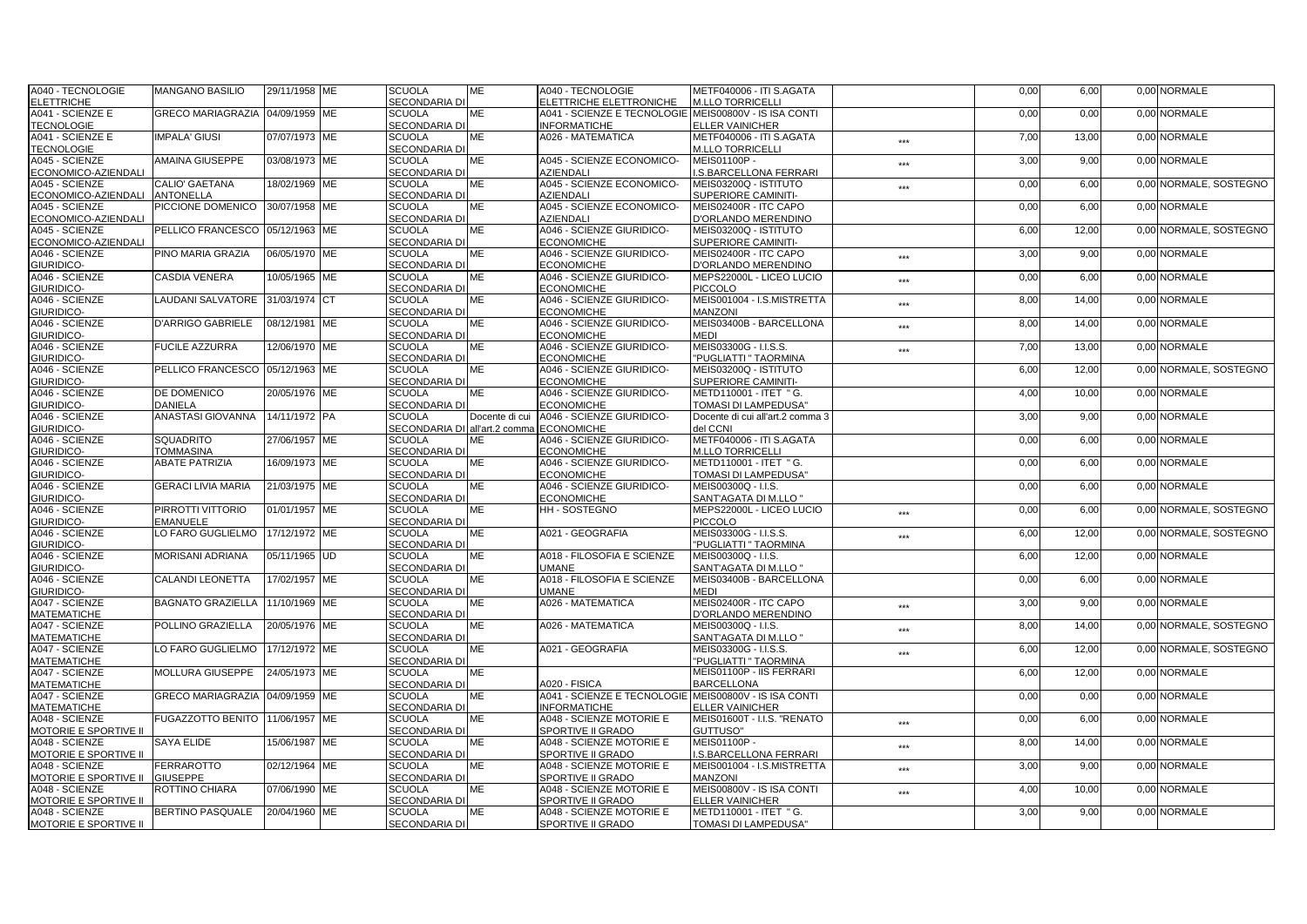| A048 - SCIENZE                                          | PRIVITERA TONINO                  | 02/01/1968 ME | <b>SCUOLA</b>                  | <b>ME</b> | A048 - SCIENZE MOTORIE E                           | MEIS01600T - I.I.S. "RENATO                    |        | 3,00 | 9,00  | 0,00 NORMALE           |
|---------------------------------------------------------|-----------------------------------|---------------|--------------------------------|-----------|----------------------------------------------------|------------------------------------------------|--------|------|-------|------------------------|
| <b>MOTORIE E SPORTIVE II</b>                            |                                   |               | <b>SECONDARIA DI</b>           |           | SPORTIVE II GRADO                                  | GUTTUSO"                                       |        |      |       |                        |
| A048 - SCIENZE                                          | <b>INCOGNITO</b>                  | 12/08/1976 ME | <b>SCUOLA</b>                  | MЕ        | A048 - SCIENZE MOTORIE E                           | MEIS001004 - I.S.MISTRETTA                     |        | 3,00 | 9,00  | 0,00 NORMALE, SOSTEGNO |
| MOTORIE E SPORTIVE II                                   | CARMELINA                         |               | SECONDARIA DI                  |           | <b>SPORTIVE II GRADO</b>                           | <b>MANZONI</b>                                 |        |      |       |                        |
| A048 - SCIENZE                                          | <b>BERTE' FRANCESCO</b>           | 23/03/1983 ME | <b>SCUOLA</b>                  | <b>ME</b> | A048 - SCIENZE MOTORIE E                           | MEIS00900P - I.S.MINUTOLI                      |        | 0.00 | 6.00  | 0.00 NORMALE, SOSTEGNO |
| MOTORIE E SPORTIVE II                                   |                                   |               | SECONDARIA DI                  |           | SPORTIVE II GRADO                                  | <b>MESSINA</b>                                 |        |      |       |                        |
| A048 - SCIENZE                                          | <b>BARRESI DAVIDE</b>             | 23/05/1959 ME | <b>SCUOLA</b>                  | <b>ME</b> | A048 - SCIENZE MOTORIE E                           | MEPS010008 - "ARCHIMEDE"                       |        | 0,00 | 0,00  | 0.00 NORMALE           |
| MOTORIE E SPORTIVE II                                   |                                   |               | SECONDARIA DI                  |           | SPORTIVE II GRADO                                  | <b>MESSINA</b>                                 |        |      |       |                        |
| A048 - SCIENZE                                          | ZINGALES SAVINA                   | 27/12/1979 ME | <b>SCUOLA</b>                  | MЕ        | A049 - SC. MOT. E SPORT. SC.                       | <b>MEMM885015 - " MARCONI</b>                  | $***$  | 8,00 | 14,00 | 0,00 NORMALE, SOSTEGNO |
| MOTORIE E SPORTIVE II                                   |                                   |               | <b>SECONDARIA DI</b>           |           | GR.                                                | S. AGATA MILITELLO                             |        |      |       |                        |
| A048 - SCIENZE                                          | <b>GULISANO</b>                   | 06/02/1980 ME | <b>SCUOLA</b>                  | ME        | A049 - SC. MOT. E SPORT. SC.                       | MEMM85901L - DON ORIONE                        |        | 0,00 | 6,00  | 0,00 NORMALE           |
| MOTORIE E SPORTIVE II                                   | ALESSANDRO                        |               | SECONDARIA DI                  |           | GR.                                                |                                                |        |      |       |                        |
| A050 - SCIENZE NAT.                                     | ALESSI ROBERTA                    | 07/02/1985 ME | <b>SCUOLA</b>                  | <b>ME</b> | A050 - SCIENZE NAT. CHIM E                         | METF03000G - ITT-LSSA                          |        | 8,00 | 14.00 | 0.00 NORMALE           |
| CHIM E BIOLOG                                           |                                   |               | <b>SECONDARIA DI</b>           |           | <b>BIOLOG</b>                                      | COPERNICO                                      |        |      |       |                        |
| A050 - SCIENZE NAT,                                     | <b>CRISAFULLI</b>                 | 23/12/1966 ME | <b>SCUOLA</b>                  | MЕ        | A050 - SCIENZE NAT, CHIM E                         | MEIS03200Q - ISTITUTO                          |        | 6,00 | 12,00 | 0,00 NORMALE, SOSTEGNO |
| CHIM E BIOLOG                                           | <b>SALVATORE</b>                  |               | <b>SECONDARIA DI</b>           |           | BIOI OG                                            | SUPERIORE CAMINITI-                            |        |      |       |                        |
| A050 - SCIENZE NAT,                                     | AMEDEO NAZZARENA                  | 25/07/1954 RC | <b>SCUOLA</b>                  | ME        | A050 - SCIENZE NAT, CHIM E                         | MEIS03200Q - ISTITUTO                          |        | 0,00 | 6,00  | 0,00 NORMALE           |
| CHIM E BIOLOG                                           |                                   |               | SECONDARIA DI                  |           | <b>BIOLOG</b>                                      | SUPERIORE CAMINITI-                            |        |      |       |                        |
| A050 - SCIENZE NAT,                                     | ARCIDIACONO                       | 16/08/1974 ME | <b>SCUOLA</b>                  | ME        | A031 - SCIENZE DEGLI                               | MEIS01600T - I.I.S. "RENATO                    | $***$  | 7,00 | 13,00 | 0.00 NORMALE           |
| CHIM E BIOLOG                                           | VINCENZA                          |               | <b>SECONDARIA DI</b>           |           | <b>ALIMENTI</b>                                    | <b>GUTTUSO"</b>                                |        |      |       |                        |
| A050 - SCIENZE NAT,                                     | <b>ARMELI ANTONINO</b>            | 16/10/1963 ME | <b>SCUOLA</b>                  | MЕ        | A051 - SCIENZE, TECNOL E                           | METL00951R - G. MINUTOLI                       |        | 0,00 | 6,00  | 0,00 NORMALE           |
| CHIM E BIOLOG                                           |                                   |               | SECONDARIA DI                  |           | <b>TECN AGR</b>                                    | (CORSO SERALE)                                 |        |      |       |                        |
| A050 - SCIENZE NAT,                                     | <b>LACOPO VIVIANA</b>             | 05/05/1979 LT | <b>SCUOLA</b>                  | <b>ME</b> | A028 - MATEMATICA E SCIENZE MEMM848016 - "         |                                                |        | 7,00 | 13,00 | 0,00 NORMALE           |
| CHIM E BIOLOG                                           |                                   |               | <b>SECONDARIA DI</b>           |           |                                                    | PIRANDELLO " PATTI                             | $***$  |      |       |                        |
| A051 - SCIENZE, TECNOL SALICA GRAZIANO                  |                                   | 04/07/1955 ME | <b>SCUOLA</b>                  | ME        | A051 - SCIENZE. TECNOL E                           | MEIS01100P -                                   |        | 3,00 | 9,00  | 0.00 NORMALE           |
| E TECN AGR                                              | GINO                              |               | <b>SECONDARIA DI</b>           |           | <b>TECN AGR</b>                                    | .S.BARCELLONA FERRARI                          | $***$  |      |       |                        |
| A051 - SCIENZE, TECNOL                                  | <b>CELI ROSARIO</b>               | 14/08/1960 ME | <b>SCUOLA</b>                  | MЕ        | A051 - SCIENZE, TECNOL E                           | MEIS00800V - IS ISA CONTI                      |        | 0,00 | 6,00  | 0.00 NORMALE           |
| E TECN AGR                                              |                                   |               | <b>SECONDARIA DI</b>           |           | <b>TECN AGR</b>                                    | <b>ELLER VAINICHER</b>                         | $***$  |      |       |                        |
| A051 - SCIENZE, TECNOL CASTROVINCI GRILLO 05/12/1952 ME |                                   |               | <b>SCUOLA</b>                  | <b>ME</b> | A051 - SCIENZE, TECNOL E                           | MEIS01100P -                                   |        | 0,00 | 6.00  | 0,00 NORMALE           |
|                                                         |                                   |               |                                |           |                                                    |                                                |        |      |       |                        |
| E TECN AGR                                              | LORENZO<br><b>SANGER GIOVANNI</b> |               | SECONDARIA DI<br><b>SCUOLA</b> |           | <b>TECN AGR</b>                                    | .S.BARCELLONA FERRARI<br>METD08000A - ITET "E. |        |      |       | 0.00 NORMALE           |
| A051 - SCIENZE, TECNOL                                  |                                   | 24/01/1955 ME | <b>SECONDARIA DI</b>           | ME        | A051 - SCIENZE, TECNOL E                           |                                                |        | 0,00 | 6,00  |                        |
| E TECN AGR                                              | <b>ANTONINO</b>                   |               |                                |           | <b>TECN AGR</b>                                    | FERMI" ECONOMICO E                             |        |      |       |                        |
| A051 - SCIENZE, TECNOL ARMELI ANTONINO                  |                                   | 16/10/1963 ME | <b>SCUOLA</b>                  | MЕ        | A051 - SCIENZE, TECNOL E                           | METL00951R - G. MINUTOLI                       |        | 0,00 | 6,00  | 0,00 NORMALE           |
| E TECN AGR                                              |                                   |               | <b>SECONDARIA DI</b>           |           | <b>TECN AGR</b>                                    | (CORSO SERALE)                                 |        |      |       |                        |
| A051 - SCIENZE, TECNOL PICCIOLO GIACOMO                 |                                   | 02/09/1968 ME | <b>SCUOLA</b>                  | ME        | A034 - SCIENZE E TECNOLOGIE METD110001 - ITET " G. |                                                |        | 0,00 | 6.00  | 0.00 NORMALE           |
| E TECN AGR                                              |                                   |               | SECONDARIA DI                  |           | <b>CHIMICHE</b>                                    | TOMASI DI LAMPEDUSA"                           |        |      |       |                        |
| A054 - STORIA                                           | <b>FOTI STRINA</b>                | 18/08/1961 ME | <b>SCUOLA</b>                  | <b>ME</b> | <b>A054 - STORIA DELL'ARTE</b>                     | MEIS00800V - IS ISA CONTI                      |        | 0.00 | 6.00  | 0.00 NORMALE           |
| <b>DELL'ARTE</b>                                        |                                   |               | <b>SECONDARIA DI</b>           |           |                                                    | <b>ELLER VAINICHER</b>                         |        |      |       |                        |
| AA24 - LINGUA E CULT                                    | COPPOLINO DANIELA                 | 30/07/1971 ME | <b>SCUOLA</b>                  | ME        | AA24 - LINGUA E CULT                               | MEPM010009 - " AINIS '                         | $***$  | 3,00 | 9,00  | 0,00 NORMALE           |
| STRANIERA (FRANCESE)                                    | <b>GIUSEPPA</b>                   |               | SECONDARIA DI                  |           | STRANIERA (FRANCESE)                               | <b>MESSINA</b>                                 |        |      |       |                        |
| AA24 - LINGUA E CULT                                    | <b>CIUFFREDA</b>                  | 24/05/1965 FG | <b>SCUOLA</b>                  | <b>ME</b> | AA24 - LINGUA E CULT                               | MEIS01300A - I.S. "BISAZZA"                    |        | 6,00 | 12,00 | 0,00 NORMALE           |
| STRANIERA (FRANCESE)                                    | <b>MICHELINA</b>                  |               | SECONDARIA DI                  |           | STRANIERA (FRANCESE)                               | MЕ                                             |        |      |       |                        |
| AA24 - LINGUA E CULT                                    | <b>CONTI GALLENTI</b>             | 14/05/1976 PN | <b>SCUOLA</b>                  | <b>ME</b> | AA24 - LINGUA E CULT                               | MEIS03300G - I.I.S.S.                          |        | 6.00 | 12.00 | 0.00 NORMALE           |
| STRANIERA (FRANCESE                                     | <b>AURA</b>                       |               | SECONDARIA DI                  |           | STRANIERA (FRANCESE)                               | 'PUGLIATTI " TAORMINA                          |        |      |       |                        |
| AA24 - LINGUA E CULT                                    | VADALA' GRAZIA                    | 27/01/1967 ME | <b>SCUOLA</b>                  | ME        | AA24 - LINGUA E CULT                               | MEIS00800V - IS ISA CONTI                      |        | 3,00 | 9,00  | 0,00 NORMALE           |
| STRANIERA (FRANCESE                                     |                                   |               | <b>SECONDARIA DI</b>           |           | STRANIERA (FRANCESE)                               | <b>ELLER VAINICHER</b>                         |        |      |       |                        |
| AA24 - LINGUA E CULT                                    | CURASI' VALENTINA                 | 06/02/1970 ME | <b>SCUOLA</b>                  | ME        | AA24 - LINGUA E CULT                               | MEIS00900P - I.S.MINUTOLI                      |        | 0,00 | 6,00  | 0,00 NORMALE           |
| STRANIERA (FRANCESE)                                    |                                   |               | SECONDARIA DI                  |           | STRANIERA (FRANCESE)                               | <b>MESSINA</b>                                 |        |      |       |                        |
| AA24 - LINGUA E CULT                                    | <b>SCARCELLA</b>                  | 13/06/1970 ME | <b>SCUOLA</b>                  | ME        | AB25 - LINGUA STRANIERA                            | MEMM835014 - SCUOLA                            |        | 3,00 | 9,00  | 0,00 NORMALE           |
| STRANIERA (FRANCESE                                     | ANTONELLA                         |               | SECONDARIA DI                  |           | (INGLESE)                                          | MEDIA " G. MAMELI '                            |        |      |       |                        |
| AB24 - LINGUA E CULT                                    | <b>GUGLIOTTA MARIA</b>            | 20/03/1981 ME | <b>SCUOLA</b>                  | ME        | AB24 - LINGUA E CULT                               | METF040006 - ITI S.AGATA                       | $-244$ | 3,00 | 9,00  | 0.00 NORMALE           |
| STRANIERA (INGLESE)                                     |                                   |               | <b>SECONDARIA DI</b>           |           | STRANIERA (INGLESE)                                | <b>M.LLO TORRICELLI</b>                        |        |      |       |                        |
| AB24 - LINGUA E CULT                                    | CANNILLA MARIA                    | 27/02/1979 ME | <b>SCUOLA</b>                  | <b>ME</b> | AB24 - LINGUA E CULT                               | MEIS03300G - I.I.S.S.                          | ***    | 7,00 | 13,00 | 0,00 NORMALE           |
| STRANIERA (INGLESE)                                     | ELENA                             |               | SECONDARIA DI                  |           | STRANIERA (INGLESE)                                | 'PUGLIATTI " TAORMINA                          |        |      |       |                        |
| AB24 - LINGUA E CULT                                    | <b>GRANCHELLI IVANA</b>           | 24/09/1980 ME | <b>SCUOLA</b>                  | ME        | AB24 - LINGUA E CULT                               | MEIS03400B - BARCELLONA                        | $***$  | 4,00 | 10.00 | 0.00 NORMALE           |
| STRANIERA (INGLESE)                                     | <b>GRAZIA</b>                     |               | SECONDARIA DI                  |           | STRANIERA (INGLESE)                                | MEDI                                           |        |      |       |                        |
| AB24 - LINGUA E CULT                                    | <b>BUSA' ANTONELLA</b>            | 26/06/1972 ME | <b>SCUOLA</b>                  | МE        | AB24 - LINGUA E CULT                               | MEPS22000L - LICEO LUCIO                       |        | 6,00 | 12,00 | 0,00 NORMALE           |
| STRANIERA (INGLESE)                                     |                                   |               | <b>SECONDARIA DI</b>           |           | STRANIERA (INGLESE)                                | <b>PICCOLO</b>                                 |        |      |       |                        |
| AB24 - LINGUA E CULT                                    | <b>ANNELLO GIUSEPPE</b>           | 10/12/1963 ME | <b>SCUOLA</b>                  | <b>ME</b> | AB24 - LINGUA E CULT                               | MEIS00800V - IS ISA CONTI                      |        | 3,00 | 9,00  | 0.00 NORMALE           |
| STRANIERA (INGLESE)                                     |                                   |               | SECONDARIA DI                  |           | STRANIERA (INGLESE)                                | <b>ELLER VAINICHER</b>                         |        |      |       |                        |
| AB24 - LINGUA E CULT                                    | TRIMARCHI MARIA                   | 16/07/1971 ME | <b>SCUOLA</b>                  | <b>ME</b> | AB24 - LINGUA E CULT                               | MEIS02400R - ITC CAPO                          |        | 0,00 | 6,00  | 0.00 NORMALE           |
| STRANIERA (INGLESE)                                     |                                   |               | SECONDARIA DI                  |           | STRANIERA (INGLESE)                                | D'ORLANDO MERENDINO                            |        |      |       |                        |
| AB24 - LINGUA E CULT                                    | CHIOFALO GIULIO                   | 23/02/1988 ME | <b>SCUOLA</b>                  | ME        | AB24 - LINGUA E CULT                               | MEPS22000L - LICEO LUCIO                       |        | 0,00 | 6,00  | 0,00 NORMALE           |
| STRANIERA (INGLESE)                                     |                                   |               | <b>SECONDARIA DI</b>           |           | STRANIERA (INGLESE)                                | <b>PICCOLO</b>                                 |        |      |       |                        |
|                                                         |                                   |               |                                |           |                                                    |                                                |        |      |       |                        |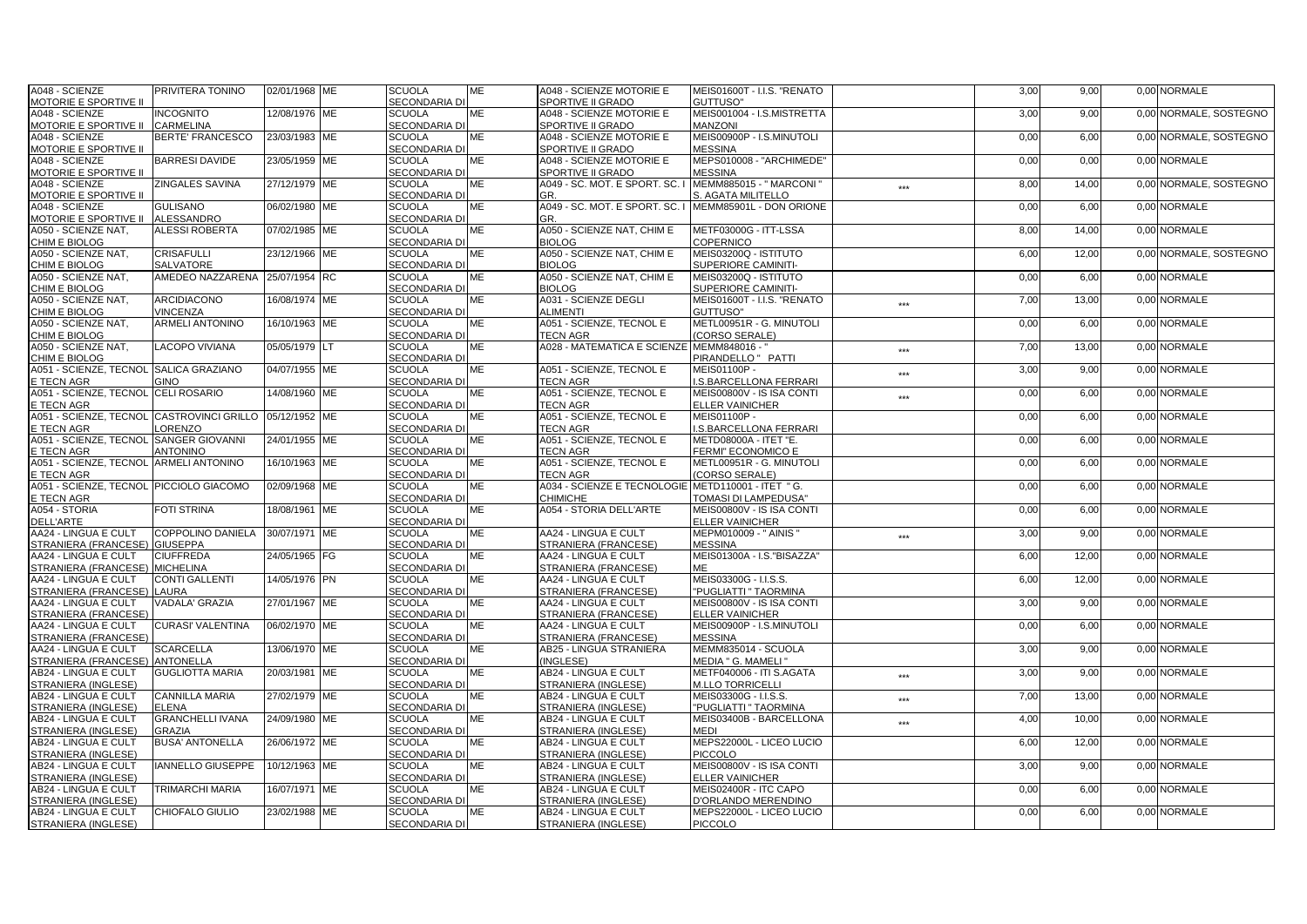| AB24 - LINGUA E CULT                                  | KACZYNSKA MARTA                 | 10/07/1977 EE | <b>SCUOLA</b>        | <b>ME</b> | AB25 - LINGUA STRANIERA        | MEMM813017 - "SANZO"         | ***   | 4,00 | 10,00 | 0,00 NORMALE           |
|-------------------------------------------------------|---------------------------------|---------------|----------------------|-----------|--------------------------------|------------------------------|-------|------|-------|------------------------|
| STRANIERA (INGLESE)                                   |                                 |               | <b>SECONDARIA DI</b> |           | (INGLESE)                      | <b>CAPIZZI</b>               |       |      |       |                        |
| AB24 - LINGUA E CULT                                  | FRENI STERRANTINO               | 30/08/1985 ME | <b>SCUOLA</b>        | ME        | AB25 - LINGUA STRANIERA        | MEMM706017 - OPG MADIA       | ***   | 4,00 | 10,00 | 0,00 NORMALE           |
| STRANIERA (INGLESE)                                   | <b>SERENA</b>                   |               | <b>SECONDARIA DI</b> |           | (INGLESE)                      |                              |       |      |       |                        |
| AB24 - LINGUA E CULT                                  | <b>TRASSARI</b>                 | 10/05/1971 ME | <b>SCUOLA</b>        | <b>ME</b> | AB25 - LINGUA STRANIERA        | MEMM819016 - "LEONARDO       |       | 6.00 | 12.00 | 0.00 NORMALE           |
| STRANIERA (INGLESE)                                   | <b>MARIACATENA</b>              |               | SECONDARIA DI        |           | (INGLESE)                      | DA VINCI" VILLAFRANCA        |       |      |       |                        |
| AB24 - LINGUA E CULT                                  | <b>ALLEGRA MARCELLA</b>         | 26/06/1973 ME | <b>SCUOLA</b>        | <b>ME</b> | <b>AB25 - LINGUA STRANIERA</b> | <b>MEMM707013 - CASA</b>     |       | 6,00 | 12.00 | 0.00 NORMALE           |
| STRANIERA (INGLESE)                                   |                                 |               | <b>SECONDARIA DI</b> |           | (INGLESE)                      | <b>CIRCONDARIALE</b>         |       |      |       |                        |
| AB24 - LINGUA E CULT                                  | <b>TREVITO LOREDANA</b>         | 22/04/1979 ME | <b>SCUOLA</b>        | ME        | AB25 - LINGUA STRANIERA        | MEMM89101C - NELLO           |       | 6,00 | 12,00 | 0,00 NORMALE           |
| STRANIERA (INGLESE)                                   |                                 |               | <b>SECONDARIA DI</b> |           | (INGLESE)                      | LOMBARDO - TORTORICI         |       |      |       |                        |
| AB24 - LINGUA E CULT                                  | <b>SCARCELLA</b>                | 13/06/1970 ME | <b>SCUOLA</b>        | ME        | AB25 - LINGUA STRANIERA        | MEMM835014 - SCUOLA          |       | 3,00 | 9,00  | 0,00 NORMALE           |
| STRANIERA (INGLESE)                                   | <b>ANTONELLA</b>                |               | SECONDARIA DI        |           | (INGLESE)                      | MEDIA " G. MAMELI '          |       |      |       |                        |
| AB24 - LINGUA E CULT                                  | <b>TESTA CONCETTA</b>           | 08/12/1963 ME | <b>SCUOLA</b>        | <b>ME</b> | <b>AB25 - LINGUA STRANIERA</b> | MEMM813017 - "SANZO"         |       | 0.00 | 6,00  | 0.00 NORMALE           |
| STRANIERA (INGLESE                                    |                                 |               | <b>SECONDARIA DI</b> |           | (INGLESE)                      | CAPIZZI                      |       |      |       |                        |
| AB24 - LINGUA E CULT                                  | ALLEGRA MELINA                  | 09/09/1971 ME | <b>SCUOLA</b>        | ME        | AB25 - LINGUA STRANIERA        | MEMM8AA01G - S.M."RIZZO"     |       | 0,00 | 6,00  | 0,00 NORMALE, SOSTEGNO |
|                                                       |                                 |               |                      |           |                                | <b>MILAZZO</b>               |       |      |       |                        |
| STRANIERA (INGLESE)                                   |                                 |               | <b>SECONDARIA DI</b> |           | (INGLESE)                      |                              |       |      |       |                        |
| AC24 - LINGUA E CULT                                  | <b>MARANO DANIELA</b>           | 12/12/1970 ME | <b>SCUOLA</b>        | МE        | AC24 - LINGUA E CULT           | METD08000A - ITET "E.        | $***$ | 7,00 | 13,00 | 0,00 NORMALE           |
| STRANIERA (SPAGNOLO)                                  |                                 |               | <b>SECONDARIA DI</b> |           | STRANIERA (SPAGNOLO)           | FERMI" ECONOMICO E           |       |      |       |                        |
| <b>AC24 - LINGUA E CULT</b>                           | <b>PISTONINA ATENA</b>          | 27/09/1971 ME | <b>SCUOLA</b>        | ME        | AC24 - LINGUA E CULT           | MEPC060006 - LICEO           | ***   | 6,00 | 12,00 | 0,00 NORMALE           |
| STRANIERA (SPAGNOLO)                                  |                                 |               | <b>SECONDARIA DI</b> |           | STRANIERA (SPAGNOLO)           | <b>/ITTORIO EMANUELE III</b> |       |      |       |                        |
| <b>AC24 - LINGUA E CULT</b>                           | <b>CASTROVINCI SONIA</b>        | 19/10/1971 ME | <b>SCUOLA</b>        | ME        | AC24 - LINGUA E CULT           | MEIS023001 - IIS BORGHESE    |       | 3,00 | 9,00  | 0.00 NORMALE, SOSTEGNO |
| STRANIERA (SPAGNOLO                                   |                                 |               | SECONDARIA DI        |           | STRANIERA (SPAGNOLO)           | <b>FARANDA - PATTI</b>       |       |      |       |                        |
| AE24 - LINGUA E CULT                                  | IANNELLO GIUSEPPE               | 10/12/1963 ME | <b>SCUOLA</b>        | <b>ME</b> | AB24 - LINGUA E CULT           | MEIS00800V - IS ISA CONTI    |       | 3,00 | 9,00  | 0,00 NORMALE           |
| STRANIERA (RUSSO)                                     |                                 |               | <b>SECONDARIA DI</b> |           | STRANIERA (INGLESE)            | ELLER VAINICHER              |       |      |       |                        |
| <b>B003 - LABORATORI DI</b>                           | <b>ALESSI GIOVANNI</b>          | 24/08/1987 ME | <b>SCUOLA</b>        | ME        | B015 - LAB SC E TECNOL         | METF03000G - ITT-LSSA        | $***$ | 0,00 | 6,00  | 0.00 NORMALE           |
| <b>FISICA</b>                                         |                                 |               | <b>SECONDARIA DI</b> |           | ELETTR ELETTRONIC              | COPERNICO                    |       |      |       |                        |
| B011 - LAB SCIENZE E                                  | MAZZEO GIANFRANCO 10/12/1975 ME |               | <b>SCUOLA</b>        | ME        | B011 - LAB SCIENZE E TECNOL    | MEIS001004 - I.S.MISTRETTA   | $***$ | 7.00 | 13,00 | 0.00 NORMALE           |
| <b>TECNOL AGRARIE</b>                                 |                                 |               | <b>SECONDARIA DI</b> |           | AGRARIE                        | <b>MANZONI</b>               |       |      |       |                        |
| B015 - LAB SC E TECNOL GALLO NATALE                   |                                 | 23/05/1960 ME | <b>SCUOLA</b>        | <b>ME</b> | B015 - LAB SC E TECNOL         | METF020001 - ISTITUTO        | ***   | 0,00 | 6,00  | 0,00 NORMALE           |
| <b>ELETTR ELETTRONIC</b>                              |                                 |               | SECONDARIA DI        |           | ELETTR ELETTRONIC              | <b>TECNICO TECNOLOGICO</b>   |       |      |       |                        |
| B015 - LAB SC E TECNOL ALESSI GIOVANNI                |                                 | 24/08/1987 ME | <b>SCUOLA</b>        | ME        | B015 - LAB SC E TECNOL         | METF03000G - ITT-LSSA        | $***$ | 0,00 | 6,00  | 0.00 NORMALE           |
| ELETTR ELETTRONIC                                     |                                 |               | <b>SECONDARIA DI</b> |           | ELETTR ELETTRONIC              | COPERNICO                    |       |      |       |                        |
| B015 - LAB SC E TECNOL CUTUGNO ANTONINO 07/09/1964 ME |                                 |               | <b>SCUOLA</b>        | ME        | B015 - LAB SC E TECNOL         | MERI01150P - "G. FERRARIS'   |       | 6,00 | 12,00 | 0,00 NORMALE           |
| ELETTR ELETTRONIC                                     |                                 |               | <b>SECONDARIA DI</b> |           | ELETTR ELETTRONIC              | <b>SERALE</b>                |       |      |       |                        |
| B019 - LAB SERVIZI                                    | <b>FILANGERI SALVO</b>          | 19/07/1972 PA | <b>SCUOLA</b>        | <b>ME</b> | B020 - LAB SERV                | MEIS001004 - I.S.MISTRETTA   |       | 0,00 | 6,00  | 0.00 NORMALE           |
| <b>RICETTIVITA'</b>                                   |                                 |               | SECONDARIA DI        |           | ENOGASTRON, SETT CUCINA        | <b>MANZONI</b>               |       |      |       |                        |
| B020 - LAB SERV                                       | <b>FILANGERI SALVO</b>          | 19/07/1972 PA | <b>SCUOLA</b>        | ME        | B020 - LAB SERV                | MEIS001004 - I.S.MISTRETTA   |       | 0,00 | 6,00  | 0.00 NORMALE           |
| <b>ENOGASTRON, SETT</b>                               |                                 |               | SECONDARIA DI        |           | ENOGASTRON, SETT CUCINA        | <b>MANZONI</b>               |       |      |       |                        |
| B022 - LAB TECNOL E                                   | <b>FOTI STRINA</b>              | 18/08/1961 ME | <b>SCUOLA</b>        | ME        | A054 - STORIA DELL'ARTE        | MEIS00800V - IS ISA CONTI    |       | 0,00 | 6,00  | 0.00 NORMALE           |
| <b>TECN COMUNICAZ</b>                                 |                                 |               | <b>SECONDARIA DI</b> |           |                                | <b>ELLER VAINICHER</b>       |       |      |       |                        |
| AD00 - SOSTEGNO                                       | <b>DAVID ISABELLA</b>           | 17/10/1966 ME | <b>SCUOLA</b>        | <b>ME</b> | HH - SOSTEGNO                  | MEIS019009 - IST.ISTR.SUP.   |       | 6,00 | 12,00 | 0,00 SOSTEGNO          |
|                                                       |                                 |               | SECONDARIA DI        |           |                                | 'ANTONELLO" MESSINA          | $***$ |      |       |                        |
| AD00 - SOSTEGNO                                       | PAPANDREA DANIELA               | 29/06/1969 RC | <b>SCUOLA</b>        | ME        | <b>HH-SOSTEGNO</b>             | METD110001 - ITET " G.       |       | 6,00 | 12.00 | 0.00 SOSTEGNO          |
|                                                       | <b>GIOVANNA</b>                 |               | SECONDARIA DI        |           |                                | TOMASI DI LAMPEDUSA"         | $***$ |      |       |                        |
| AD00 - SOSTEGNO                                       | PIRROTTI VITTORIO               | 01/01/1957 ME | <b>SCUOLA</b>        | ME        | <b>HH - SOSTEGNO</b>           | MEPS22000L - LICEO LUCIO     |       | 0,00 | 6,00  | 0.00 NORMALE, SOSTEGNO |
|                                                       | <b>EMANUELE</b>                 |               | <b>SECONDARIA DI</b> |           |                                | PICCOLO                      | ***   |      |       |                        |
| AD00 - SOSTEGNO                                       | <b>MOSTACCIO</b>                | 05/02/1963 ME | <b>SCUOLA</b>        | <b>ME</b> | HH - SOSTEGNO                  | MEIS01600T - I.I.S. "RENATO  |       |      | 6,00  | 0,00 SOSTEGNO          |
|                                                       |                                 |               |                      |           |                                |                              | $***$ | 0,00 |       |                        |
|                                                       | <b>NUNZIATA</b>                 |               | SECONDARIA DI        |           |                                | GUTTUSO"                     |       |      |       |                        |
| AD00 - SOSTEGNO                                       | <b>FERRARO ROSALIA</b>          | 08/05/1959 PA | <b>SCUOLA</b>        | ME        | <b>HH-SOSTEGNO</b>             | MEIS023001 - IIS BORGHESE    | $***$ | 3,00 | 9,00  | 0,00 SOSTEGNO          |
|                                                       |                                 |               | SECONDARIA DI        |           |                                | <b>FARANDA - PATTI</b>       |       |      |       |                        |
| AD00 - SOSTEGNO                                       | GIANNETTO ROBERTA 17/11/1975 ME |               | <b>SCUOLA</b>        | <b>ME</b> | HH - SOSTEGNO                  | MEIS00800V - IS ISA CONTI    | ***   | 6,00 | 12,00 | 0,00 SOSTEGNO          |
|                                                       | ALICE                           |               | <b>SECONDARIA DI</b> |           |                                | <b>ELLER VAINICHER</b>       |       |      |       |                        |
| AD00 - SOSTEGNO                                       | PUCCIO CARMELINA                | 30/11/1969 ME | <b>SCUOLA</b>        | <b>ME</b> | HH-SOSTEGNO                    | METD05000E - I.T. L.DA VINCI | ***   | 0,00 | 6,00  | 0,00 SOSTEGNO          |
|                                                       |                                 |               | SECONDARIA DI        |           |                                | ECONOMICO TECNOLOGICO        |       |      |       |                        |
| AD00 - SOSTEGNO                                       | <b>CANZONIERI</b>               | 01/10/1980 ME | <b>SCUOLA</b>        | ME        | <b>HH-SOSTEGNO</b>             | MEIS03200Q - ISTITUTO        | $***$ | 0,00 | 6,00  | 0.00 NORMALE, SOSTEGNO |
|                                                       | <b>ALESSANDRO</b>               |               | <b>SECONDARIA DI</b> |           |                                | SUPERIORE CAMINITI-          |       |      |       |                        |
| AD00 - SOSTEGNO                                       | CARAGLIANO                      | 23/10/1986 ME | <b>SCUOLA</b>        | МE        | HH - SOSTEGNO                  | MEIS03200Q - ISTITUTO        | ***   | 8,00 | 14,00 | 0,00 SOSTEGNO          |
|                                                       | <b>MARTINA</b>                  |               | <b>SECONDARIA DI</b> |           |                                | SUPERIORE CAMINITI-          |       |      |       |                        |
| AD00 - SOSTEGNO                                       | <b>STURIALE</b>                 | 21/03/1980 ME | <b>SCUOLA</b>        | <b>ME</b> | HH - SOSTEGNO                  | MEIS03300G - I.I.S.S.        | $***$ | 7,00 | 13,00 | 0,00 SOSTEGNO          |
|                                                       | MARIAGIUSEPPA                   |               | SECONDARIA DI        |           |                                | 'PUGLIATTI " TAORMINA        |       |      |       |                        |
| AD00 - SOSTEGNO                                       | <b>SCIPILLITI ANTONINA</b>      | 15/11/1983 ME | <b>SCUOLA</b>        | ME        | <b>HH-SOSTEGNO</b>             | MEIS01600T - I.I.S. "RENATO  | $***$ | 4,00 | 10,00 | 0.00 SOSTEGNO          |
|                                                       |                                 |               | <b>SECONDARIA DI</b> |           |                                | <b>GUTTUSO"</b>              |       |      |       |                        |
| AD00 - SOSTEGNO                                       | <b>SCARDINO PATRIZIA</b>        | 05/04/1971 EN | <b>SCUOLA</b>        | <b>ME</b> | HH - SOSTEGNO                  | MEIS03200Q - ISTITUTO        | ***   | 3,00 | 9,00  | 0,00 SOSTEGNO          |
|                                                       |                                 |               | <b>SECONDARIA DI</b> |           |                                | SUPERIORE CAMINITI-          |       |      |       |                        |
|                                                       |                                 |               |                      |           |                                |                              |       |      |       |                        |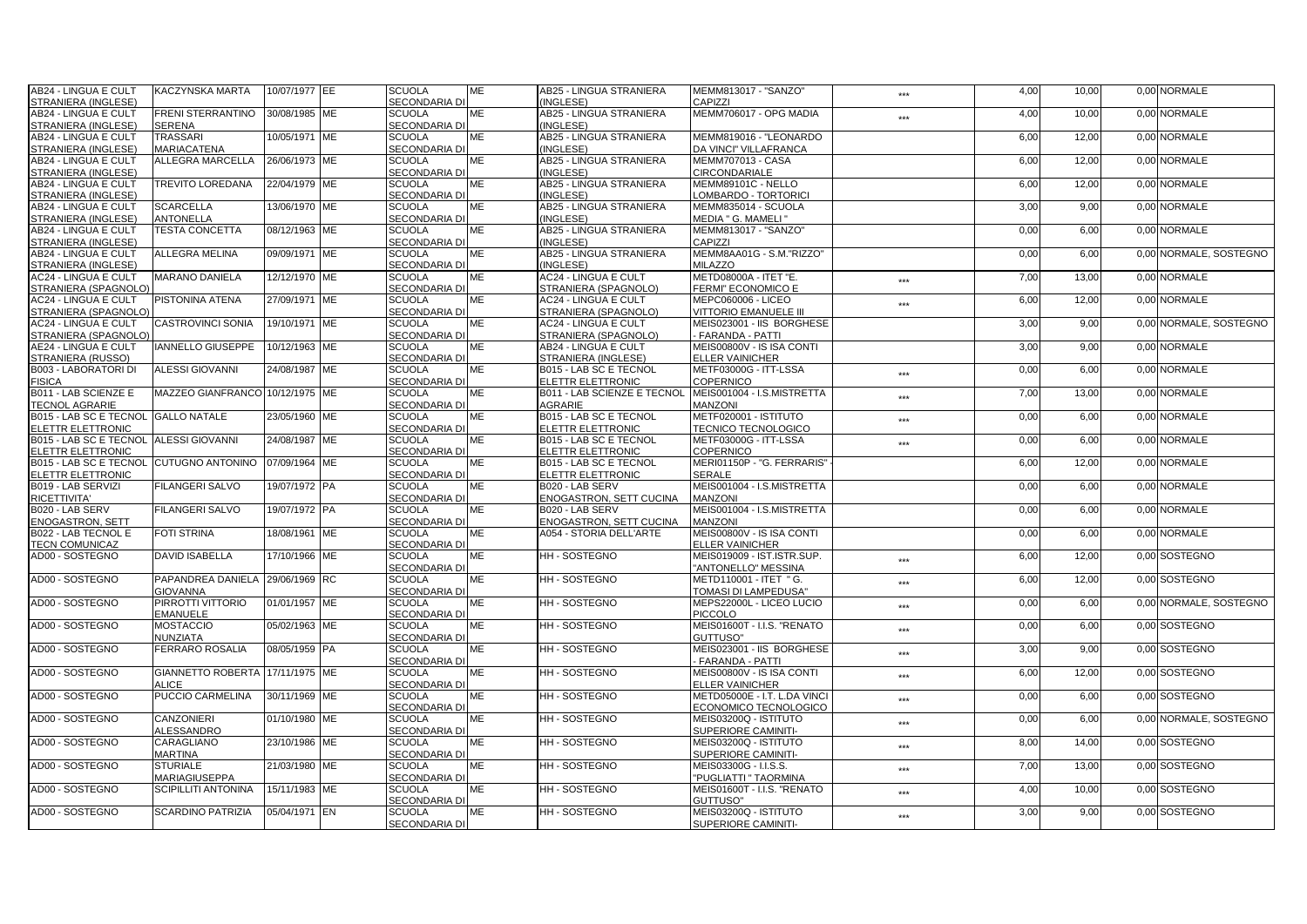| AD00 - SOSTEGNO | <b>CRIMALDI</b>                 | 30/11/1967 ME | <b>SCUOLA</b>                 | Docente di cui | HH-SOSTEGNO                              | Docente di cui all'art.2 comma 3                   | ***               | 0,00 | 6,00  |      | 0,00 SOSTEGNO          |
|-----------------|---------------------------------|---------------|-------------------------------|----------------|------------------------------------------|----------------------------------------------------|-------------------|------|-------|------|------------------------|
|                 | <b>BIANCAMARIA</b>              |               | SECONDARIA DI all'art.2 comma |                |                                          | del CCNI                                           |                   |      |       |      |                        |
| AD00 - SOSTEGNO | <b>MOLONIA ANNA</b>             | 19/08/1970 ME | <b>SCUOLA</b>                 | <b>ME</b>      | HH - SOSTEGNO                            | METF020001 - ISTITUTO                              |                   | 6,00 | 12,00 |      | 0,00 SOSTEGNO          |
|                 |                                 |               | <b>SECONDARIA DI</b>          |                |                                          | <b>TECNICO TECNOLOGICO</b>                         |                   |      |       |      |                        |
| AD00 - SOSTEGNO | <b>CRISCILLO CINZIA</b>         | 22/04/1972 ME | <b>SCUOLA</b>                 | <b>ME</b>      | HH-SOSTEGNO                              | MEIS00800V - IS ISA CONTI                          |                   | 6,00 | 12,00 |      | 0,00 SOSTEGNO          |
|                 |                                 |               | SECONDARIA DI                 |                |                                          | <b>ELLER VAINICHER</b>                             |                   |      |       |      |                        |
| AD00 - SOSTEGNO | LO PRESTI                       | 02/10/1963 ME | <b>SCUOLA</b>                 | <b>ME</b>      | <b>HH-SOSTEGNO</b>                       | MEIS023001 - IIS BORGHESE                          |                   | 0,00 | 6,00  |      | 0.00 SOSTEGNO          |
|                 | COSTANTINO                      |               | <b>SECONDARIA DI</b>          |                |                                          | <b>FARANDA - PATTI</b>                             |                   |      |       |      |                        |
| AD00 - SOSTEGNO | <b>GIANGUZZO</b>                | 08/01/1967 ME | <b>SCUOLA</b>                 | <b>ME</b>      | HH - SOSTEGNO                            | MEIS023001 - IIS BORGHESE                          |                   | 0,00 | 6,00  |      | 0,00 SOSTEGNO          |
|                 | ANTONELLA                       |               | <b>SECONDARIA DI</b>          |                |                                          | <b>FARANDA - PATTI</b>                             |                   |      |       |      |                        |
| AD00 - SOSTEGNO | <b>IOPPOLO ROCCO</b>            | 17/11/1972 ME | <b>SCUOLA</b>                 | <b>ME</b>      | HH-SOSTEGNO                              | MEPC060006 - LICEO                                 |                   | 0,00 | 6,00  |      | 0,00 SOSTEGNO          |
|                 |                                 |               | SECONDARIA DI                 |                |                                          | VITTORIO EMANUELE III                              |                   |      |       |      |                        |
| AD00 - SOSTEGNO | <b>TORRE ROSA</b>               | 04/08/1979 ME | <b>SCUOLA</b>                 | <b>ME</b>      | <b>HH-SOSTEGNO</b>                       | MEIS01600T - I.I.S. "RENATO                        |                   | 0,00 | 6,00  |      | 0.00 SOSTEGNO          |
|                 |                                 |               | <b>SECONDARIA DI</b>          |                |                                          | GUTTUSO"                                           |                   |      |       |      |                        |
| AD00 - SOSTEGNO | <b>SARDONE SARA</b>             | 20/12/1985 ME | <b>SCUOLA</b>                 | ME             | HH - SOSTEGNO                            | MEIS03200Q - ISTITUTO                              |                   | 0,00 | 6,00  |      | 0,00 SOSTEGNO          |
|                 |                                 |               | <b>SECONDARIA DI</b>          |                |                                          | SUPERIORE CAMINITI-                                |                   |      |       |      |                        |
| AD00 - SOSTEGNO | <b>RECUPERO TINA</b>            | 05/05/1979 ME | <b>SCUOLA</b>                 | <b>ME</b>      | A027 - MATEMATICA E FISICA               | MEIS00300Q - I.I.S.                                | $***$             | 7,00 | 13,00 | 0,00 |                        |
|                 |                                 |               | SECONDARIA DI                 |                |                                          | SANT'AGATA DI M.LLO "                              |                   |      |       |      |                        |
| AD00 - SOSTEGNO | <b>TROPEA SALVATORE</b>         | 12/04/1981 ME | <b>SCUOLA</b>                 | <b>ME</b>      | A042 - SCIENZE E TECNOLOGIE              | METF03000G - ITT-LSSA                              | ***               | 4,00 | 10.00 | 0.00 |                        |
|                 |                                 |               | SECONDARIA DI                 |                | <b>MECCANICHE</b>                        | COPERNICO                                          |                   |      |       |      |                        |
| AD00 - SOSTEGNO | LO FARO GUGLIELMO               | 17/12/1972 ME | <b>SCUOLA</b>                 | <b>ME</b>      | A021 - GEOGRAFIA                         | MEIS03300G - I.I.S.S.                              | ***               | 6,00 | 12,00 |      | 0,00 NORMALE, SOSTEGNO |
|                 |                                 |               | <b>SECONDARIA DI</b>          |                |                                          | "PUGLIATTI " TAORMINA                              |                   |      |       |      |                        |
| AD00 - SOSTEGNO | VENUTO GRAZIELLA                | 03/04/1967 ME | <b>SCUOLA</b>                 | Docente di cui | A046 - SCIENZE GIURIDICO-                | Docente di cui all'art.2 comma 3                   | ***               | 0,00 | 6,00  | 0,00 |                        |
|                 |                                 |               | SECONDARIA DI all'art.2 comma |                | <b>ECONOMICHE</b>                        | del CCNI                                           |                   |      |       |      |                        |
| AD00 - SOSTEGNO | CALIO' GAETANA                  | 18/02/1969 ME | <b>SCUOLA</b>                 | <b>ME</b>      | A045 - SCIENZE ECONOMICO-                | MEIS03200Q - ISTITUTO                              |                   | 0,00 | 6.00  |      | 0.00 NORMALE, SOSTEGNO |
|                 | ANTONELLA                       |               | SECONDARIA DI                 |                | <b>AZIENDALI</b>                         | SUPERIORE CAMINITI-                                | ***               |      |       |      |                        |
| AD00 - SOSTEGNO | POLLINO GRAZIELLA               | 20/05/1976 ME | <b>SCUOLA</b>                 | <b>ME</b>      | A026 - MATEMATICA                        | MEIS00300Q - I.I.S.                                |                   | 8,00 | 14,00 |      | 0.00 NORMALE, SOSTEGNO |
|                 |                                 |               | SECONDARIA DI                 |                |                                          | SANT'AGATA DI M.LLO "                              | ***               |      |       |      |                        |
| AD00 - SOSTEGNO | <b>BERTUCCIO CLARA</b>          | 13/01/1983 ME | <b>SCUOLA</b>                 | ME             | A050 - SCIENZE NAT, CHIM E               | MEIS03300G - I.I.S.S.                              |                   | 4,00 | 10,00 | 0,00 |                        |
|                 |                                 |               | SECONDARIA DI                 |                | <b>BIOLOG</b>                            | "PUGLIATTI " TAORMINA                              | ***               |      |       |      |                        |
| AD00 - SOSTEGNO | <b>COLAJANNI SERGIO</b>         | 07/09/1973 AG | <b>SCUOLA</b>                 | <b>ME</b>      | A026 - MATEMATICA                        | MEIS01100P -                                       |                   | 9.00 | 15.00 |      | 0.00 NORMALE, SOSTEGNO |
|                 |                                 |               | SECONDARIA DI                 |                |                                          | .S.BARCELLONA FERRARI                              |                   |      |       |      |                        |
| AD00 - SOSTEGNO | PELLICO FRANCESCO 05/12/1963 ME |               | <b>SCUOLA</b>                 | <b>ME</b>      | A046 - SCIENZE GIURIDICO-                | MEIS03200Q - ISTITUTO                              |                   | 6,00 | 12,00 |      | 0,00 NORMALE, SOSTEGNO |
|                 |                                 |               | <b>SECONDARIA DI</b>          |                | <b>ECONOMICHE</b>                        | <b>SUPERIORE CAMINITI-</b>                         |                   |      |       |      |                        |
| AD00 - SOSTEGNO | <b>CRISAFULLI</b>               | 23/12/1966 ME | <b>SCUOLA</b>                 | ME             | A050 - SCIENZE NAT, CHIM E               | MEIS03200Q - ISTITUTO                              |                   | 6,00 | 12,00 |      | 0,00 NORMALE, SOSTEGNO |
|                 | SALVATORE                       |               | SECONDARIA DI                 |                | <b>BIOLOG</b>                            |                                                    |                   |      |       |      |                        |
| AD00 - SOSTEGNO | SAITTA MATTIA                   | 23/10/1974 ME | <b>SCUOLA</b>                 | ME             | A012 - DISCIPL LETTERARIE                | SUPERIORE CAMINITI-<br>MEIS01600T - I.I.S. "RENATO |                   | 6,00 | 12,00 |      | 0,00 NORMALE, SOSTEGNO |
|                 |                                 |               | SECONDARIA DI                 |                | <b>ISTITUTI II GR</b>                    |                                                    |                   |      |       |      |                        |
| AD00 - SOSTEGNO | <b>CASTROVINCI SONIA</b>        | 19/10/1971 ME | <b>SCUOLA</b>                 | <b>ME</b>      | <b>AC24 - LINGUA E CULT</b>              | GUTTUSO"<br>MEIS023001 - IIS BORGHESE              |                   | 3,00 | 9,00  |      | 0.00 NORMALE, SOSTEGNO |
|                 |                                 |               | <b>SECONDARIA DI</b>          |                |                                          |                                                    |                   |      |       |      |                        |
|                 |                                 |               |                               |                | STRANIERA (SPAGNOLO)                     | <b>FARANDA - PATTI</b>                             |                   |      |       |      |                        |
| AD00 - SOSTEGNO | <b>INCOGNITO</b><br>CARMELINA   | 12/08/1976 ME | <b>SCUOLA</b>                 | ME             | A048 - SCIENZE MOTORIE E                 | MEIS001004 - I.S.MISTRETTA<br><b>MANZONI</b>       |                   | 3,00 | 9,00  |      | 0,00 NORMALE, SOSTEGNO |
| AD00 - SOSTEGNO | <b>GAMBARDELLA ROSA</b>         | 30/08/1963 VV | SECONDARIA DI                 |                | SPORTIVE II GRADO                        |                                                    |                   |      |       |      |                        |
|                 |                                 |               | <b>SCUOLA</b>                 | ME             | A045 - SCIENZE ECONOMICO-                | MEIS03300G - I.I.S.S.                              |                   | 0,00 | 6,00  | 0,00 |                        |
|                 |                                 |               | SECONDARIA DI                 |                | <b>AZIENDALI</b>                         | "PUGLIATTI " TAORMINA                              |                   |      |       |      |                        |
| AD00 - SOSTEGNO | <b>ARTALE LUIGI</b>             | 16/07/1969 ME | <b>SCUOLA</b>                 | <b>ME</b>      | A045 - SCIENZE ECONOMICO-                | METD110001 - ITET " G.                             |                   | 0,00 | 6,00  | 0,00 |                        |
|                 |                                 |               | <b>SECONDARIA DI</b>          |                | <b>AZIENDALI</b>                         | TOMASI DI LAMPEDUSA"                               |                   |      |       |      |                        |
| AD00 - SOSTEGNO | <b>CONTE NICOLA</b>             | 18/11/1970 ME | <b>SCUOLA</b>                 | <b>ME</b>      | A037 - COSTRUZ TECNOL E                  | MEIS03300G - I.I.S.S.                              |                   | 0,00 | 6,00  |      | 0,00 NORMALE, SOSTEGNO |
|                 |                                 |               | SECONDARIA DI                 |                | <b>TECN RAPPR GRAFICA</b>                | "PUGLIATTI " TAORMINA                              |                   |      |       |      |                        |
| AD00 - SOSTEGNO | <b>GIUNTA CATERINA</b>          | 11/02/1972 ME | <b>SCUOLA</b>                 | ME             | A013 - DISCIPL LETTERARIE,               | MEPC060006 - LICEO                                 |                   | 0,00 | 6,00  | 0,00 |                        |
|                 |                                 |               | SECONDARIA DI                 |                | LATINO E GRECO                           | VITTORIO EMANUELE III                              |                   |      |       |      |                        |
| AD00 - SOSTEGNO | <b>BERTE' FRANCESCO</b>         | 23/03/1983 ME | <b>SCUOLA</b>                 | ME             | A048 - SCIENZE MOTORIE E                 | MEIS00900P - I.S.MINUTOLI                          |                   | 0,00 | 6,00  |      | 0,00 NORMALE, SOSTEGNO |
|                 |                                 |               | <b>SECONDARIA DI</b>          |                | <b>SPORTIVE II GRADO</b>                 | <b>MESSINA</b>                                     |                   |      |       |      |                        |
| AD00 - SOSTEGNO | <b>GENOVESE MARIA</b>           | 12/11/1974 ME | <b>SCUOLA</b>                 | <b>ME</b>      | A022 -                                   | MEMM813017 - "SANZO"                               | ***               | 3,00 | 9,00  |      | 0,00 NORMALE, SOSTEGNO |
|                 | LUISA                           |               | SECONDARIA DI                 |                | ITAL., STORIA, ED. CIVICA, GEOG.         | CAPIZZI                                            |                   |      |       |      |                        |
| AD00 - SOSTEGNO | <b>GUGLIELMO</b>                | 28/10/1974 ME | <b>SCUOLA</b>                 | <b>ME</b>      | EH - SOST, MINORATI                      | MEMM83701Q - ALI' TERME                            | $***$             | 4,00 | 10,00 |      | 0,00 SOSTEGNO          |
|                 | <b>GIOVANNA</b>                 |               | <b>SECONDARIA DI</b>          |                | <b>PSICOFISICI</b>                       |                                                    |                   |      |       |      |                        |
| AD00 - SOSTEGNO | VITANZA                         | 14/03/1968 PA | <b>SCUOLA</b>                 | ME             | EH - SOST. MINORATI                      | MEMM87901T - " CESAREO "                           | ***               | 0,00 | 6,00  |      | 0,00 SOSTEGNO          |
|                 | ALESSANDRA                      |               | <b>SECONDARIA DI</b>          |                | <b>PSICOFISICI</b>                       | S. AGATA MILITELLO                                 |                   |      |       |      |                        |
| AD00 - SOSTEGNO | FERRARO GIUSEPPE                | 17/06/1975 ME | <b>SCUOLA</b>                 | <b>ME</b>      | EH - SOST. MINORATI                      | MEMM86101L - "ALBINO                               | $\star\star\star$ | 4,00 | 10,00 |      | 0,00 SOSTEGNO          |
|                 |                                 |               | SECONDARIA DI                 |                | <b>PSICOFISICI</b>                       | LUCIANI"                                           |                   |      |       |      |                        |
| AD00 - SOSTEGNO | DOTTORE GAETANO                 | 25/05/1975 ME | <b>SCUOLA</b>                 | <b>ME</b>      | EH - SOST. MINORATI                      | MEMM81803C - STROMBOLI                             | $***$             | 8,00 | 14,00 |      | 0,00 SOSTEGNO          |
|                 | NICOLO'                         |               | <b>SECONDARIA DI</b>          |                | <b>PSICOFISICI</b>                       |                                                    |                   |      |       |      |                        |
| AD00 - SOSTEGNO | CHILLEMI CONCETTA               | 21/05/1978 ME | <b>SCUOLA</b>                 | <b>ME</b>      | A022 -                                   | MEMM813017 - "SANZO"                               | ***               | 8,00 | 14,00 |      | 0,00 NORMALE, SOSTEGNO |
|                 |                                 |               | SECONDARIA DI                 |                | ITAL., STORIA, ED. CIVICA, GEOG. CAPIZZI |                                                    |                   |      |       |      |                        |